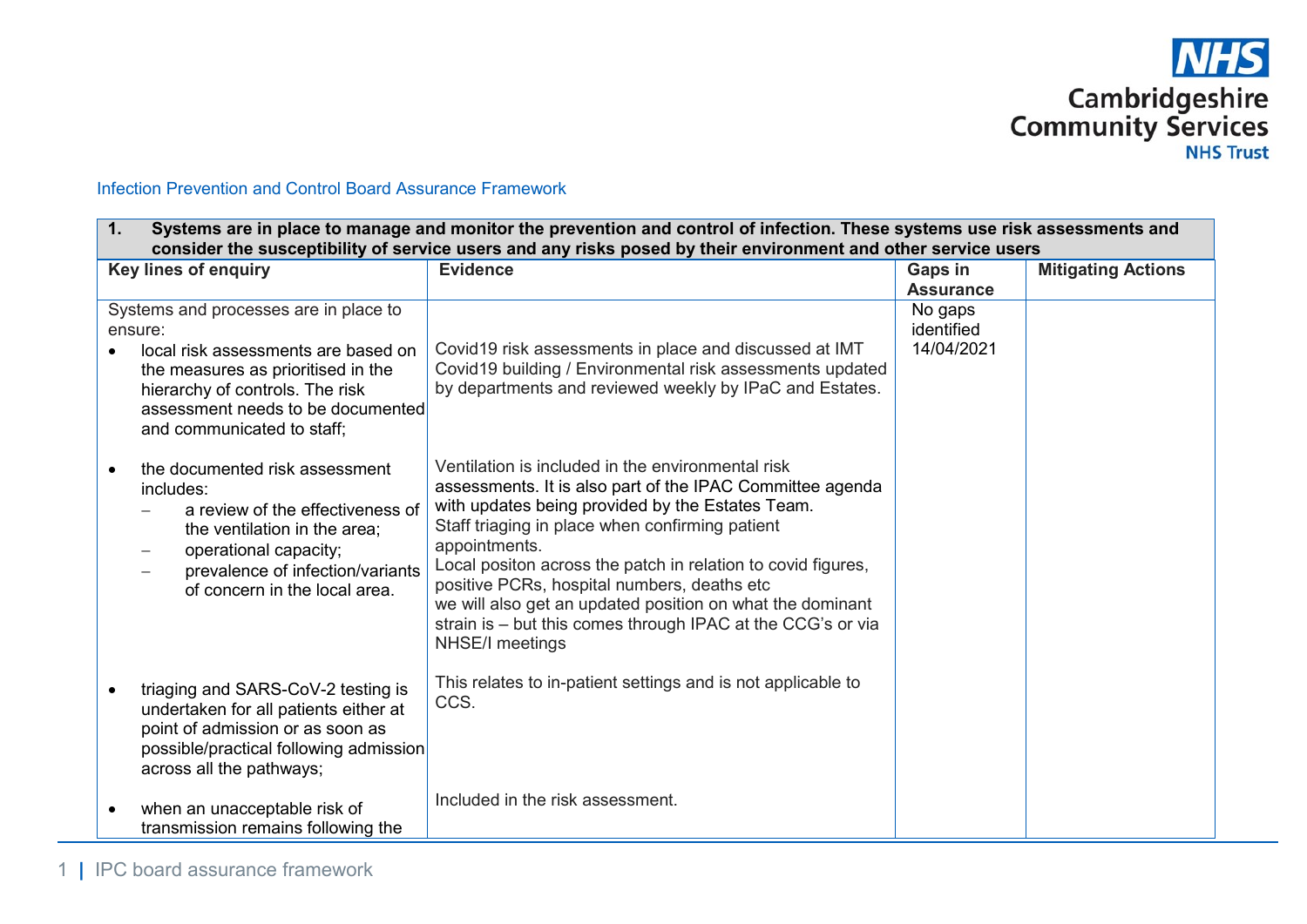| risk assessment, consideration to the<br>extended use of Respiratory<br>Protective Equipment RPE for patient<br>care in specific situations should be<br>given;                                                                                                                                      |                                                                                                                                                       |                                                                                                     |                                                                           |
|------------------------------------------------------------------------------------------------------------------------------------------------------------------------------------------------------------------------------------------------------------------------------------------------------|-------------------------------------------------------------------------------------------------------------------------------------------------------|-----------------------------------------------------------------------------------------------------|---------------------------------------------------------------------------|
| There are pathways in place which<br>support minimal or avoid bed/ward<br>transfers for duration of admission<br>unless clinically imperative.                                                                                                                                                       | This relates to in-patient settings and is not applicable to<br>CCS.                                                                                  |                                                                                                     |                                                                           |
| That on occasions when it is<br>necessary to cohort Covid19 or non<br>Covid19 patients, reliable<br>application of IPC measures are<br>implemented and that any vacated<br>areas are cleaned as per guidance.                                                                                        | This relates to in-patient settings and is not applicable to<br>CCS.                                                                                  |                                                                                                     |                                                                           |
| compliance and monitoring of IPC<br>practice including:<br>staff adherence to hand<br>hygiene;<br>patients, visitors and staff are<br>able to maintain 2 metre social<br>& physical distancing in all<br>patient care areas, unless staff<br>are providing clinical/personal<br>care and are wearing | Hand hygiene assessment is now on ESR and is linked to<br>peoples training records so we can monitor compliance via<br>the quality dashboards / IPACC |                                                                                                     |                                                                           |
| appropriate PPE;<br>staff adherence to wearing fluid<br>resistant surgical facemasks<br>(FRSM) in:<br>clinical;<br>a)<br>non-clinical setting;<br>b)<br>monitoring of staff compliance<br>with wearing appropriate PPE,<br>within the clinical setting;                                              | Monthly clinical Intervention audits are undertaken by<br>clinical teams. Additional assurance feedback during<br>quality site visits.                | Limited<br>assurance re<br>compliance to<br>mask wearing<br>in non-clinical<br>settings<br>27/07/21 | Item to be discussed<br>in the Trust's IPACC<br>and IMT on<br>05.08.2021. |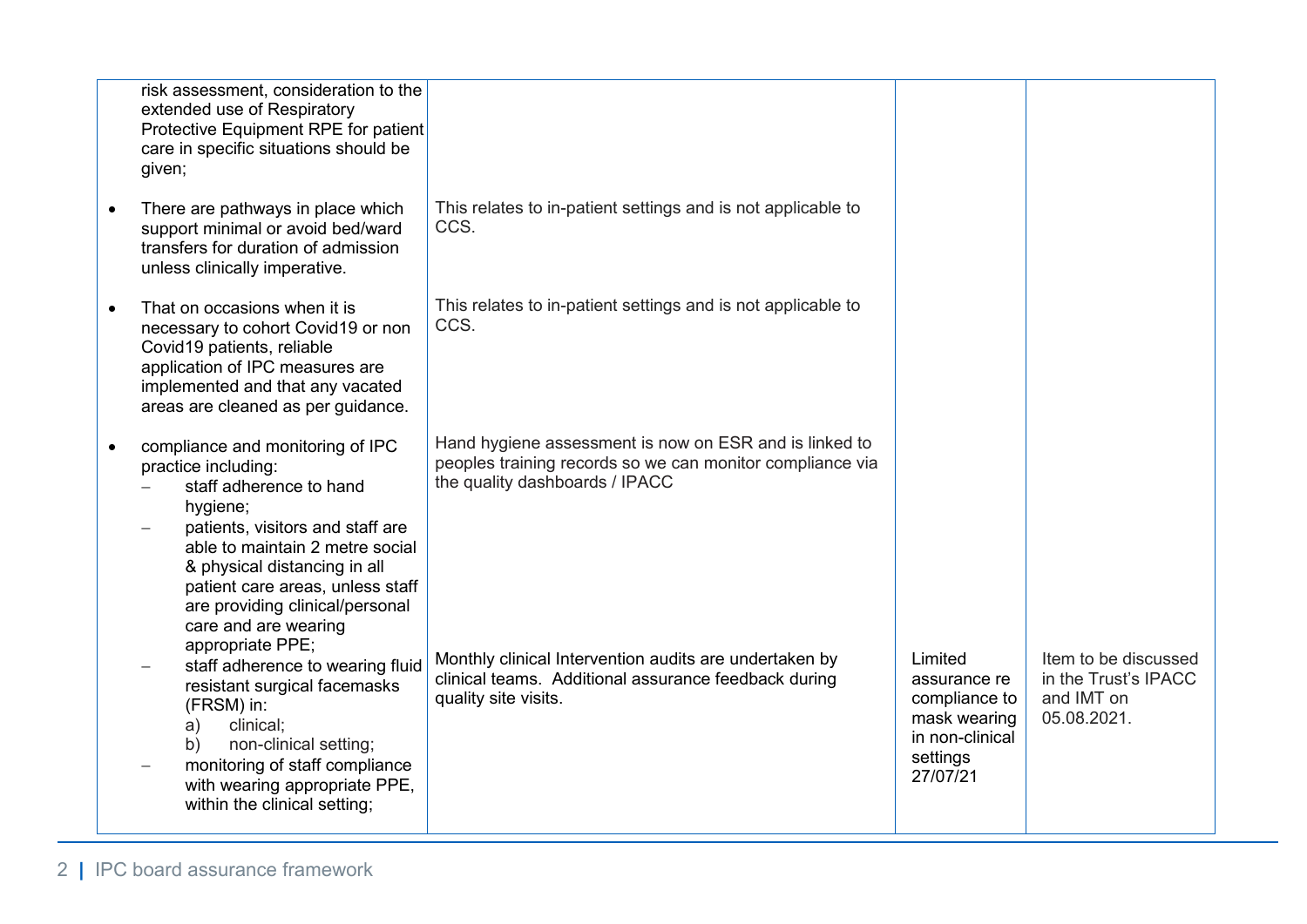|           | that the role of PPE guardians/safety                    | IPAC Link Champion programme in place. The majority of                                                                  |  |
|-----------|----------------------------------------------------------|-------------------------------------------------------------------------------------------------------------------------|--|
|           | champions to embed and encourage                         | services are represented. The champions meet on a                                                                       |  |
|           | best practice has been considered;                       | quarterly basis and a summary of the meeting is included in                                                             |  |
|           |                                                          | the IPAC Team's Quarterly report. The Champions have                                                                    |  |
|           |                                                          | access to a dedicated intranet page where additional                                                                    |  |
|           |                                                          | resources and notes / presentations from the link meetings                                                              |  |
|           |                                                          | are kept.                                                                                                               |  |
|           | that twice weekly lateral flow antigen                   | Lateral flow testing in place for all patient facing staff. In                                                          |  |
|           | testing for NHS patient facing staff                     | addition all other CCS staff encouraged to test twice                                                                   |  |
|           | has been implemented and that                            | weekly. Results submitted to CCS LFD monitoring team for                                                                |  |
|           | organisational systems are in place to                   | surveillance. This data is presented monthly at the Trust's                                                             |  |
|           | monitor results and staff test and                       | IMT and Quarterly to the IPACC. Any operational issues are<br>resolved during the weekly catch up meetings between      |  |
|           | trace;                                                   | IPAC and the LFD monitoring team.                                                                                       |  |
|           | additional targeted testing of all NHS                   | Process in place if required. Surveillance monitored as                                                                 |  |
|           | staff, if your location/site has a high                  | above.                                                                                                                  |  |
|           | nosocomial rate, as recommended by                       |                                                                                                                         |  |
|           | your local and regional Infection                        |                                                                                                                         |  |
|           | Prevention and Control/Public Health                     |                                                                                                                         |  |
|           | team;                                                    |                                                                                                                         |  |
|           |                                                          |                                                                                                                         |  |
|           | training in IPC standard infection                       | Link Champions, Team meetings and CCS wide                                                                              |  |
|           | control and transmission-based                           | communications. IPAC training is part of the mandated                                                                   |  |
|           | precautions is provided to all staff;                    | training matrix within the Trust; compliance is monitored via                                                           |  |
|           |                                                          | the quality dashboard and by IPACC.                                                                                     |  |
| $\bullet$ | IPC measures in relation to Covid19                      | IPAC Overview given at Trust induction, mandatory IPAC<br>training and through staff virtual meetings. Additional local |  |
|           | are included in all staff Induction and                  | measures are discussed and put in place by the site and                                                                 |  |
|           | mandatory training;                                      | team leads                                                                                                              |  |
|           |                                                          | All departments submit their stock levels re PPE to the                                                                 |  |
|           | all staff (clinical and non-clinical) are<br>trained in: | Trust. Where levels are low additional stock is sent out to                                                             |  |
|           | putting on and removing PPE;                             | the team as a planned programme. Where problems have                                                                    |  |
|           | what PPE they should wear for                            | been identified IPAC are brought in to assist with alternative                                                          |  |
|           | each setting and context;                                | solutions and risk assessments.                                                                                         |  |
| $\bullet$ | all staff (clinical and non-clinical)                    | PPE available for all. Stock is rotated to ensure PPE is                                                                |  |
|           | have access to the PPE that protects                     | within date.                                                                                                            |  |
|           | them for the appropriate setting and                     |                                                                                                                         |  |
|           | context as per national guidance;                        |                                                                                                                         |  |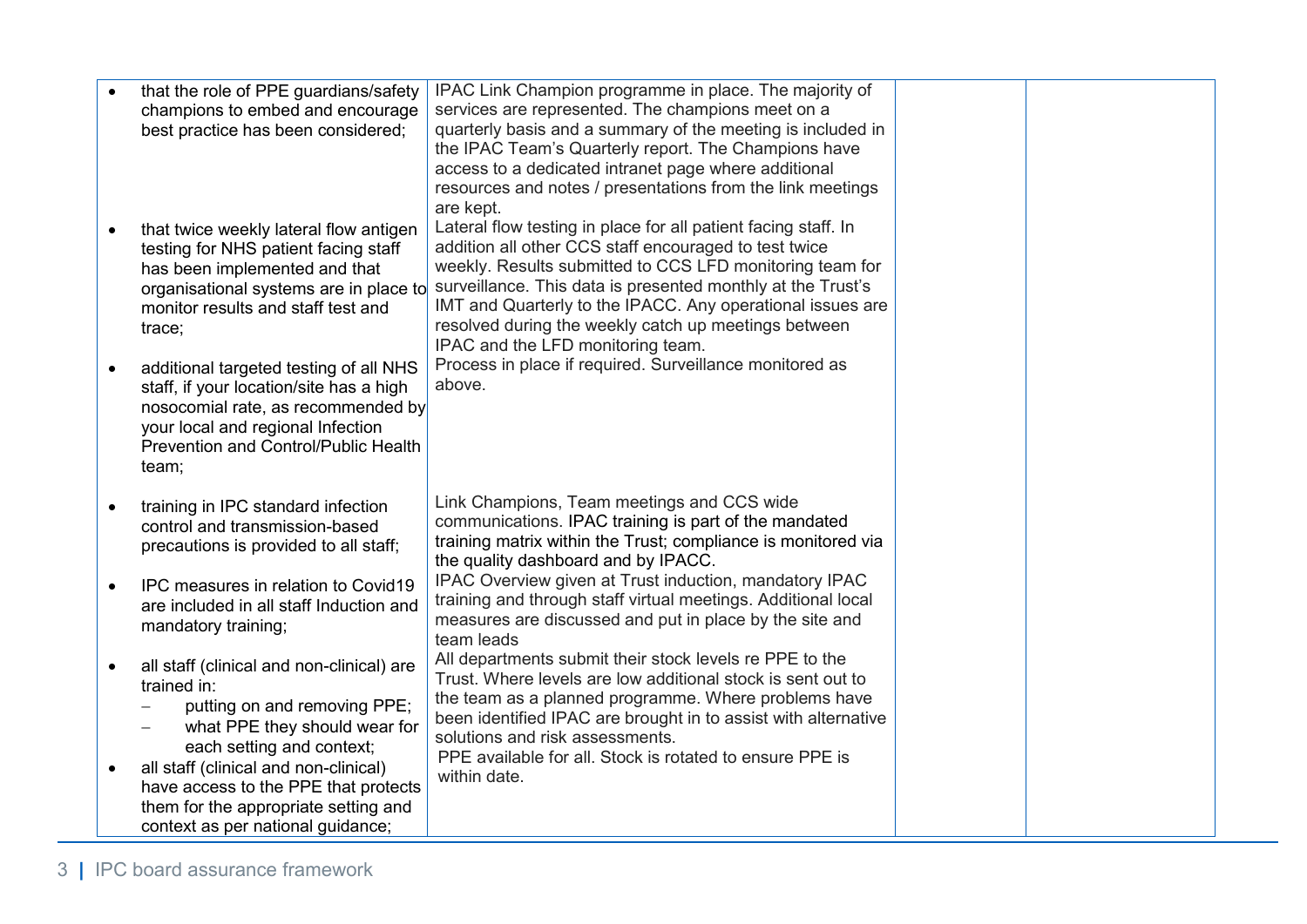| there are visual reminders displayed<br>communicating the importance of<br>wearing face masks, compliance with<br>hand hygiene and maintaining<br>physical distance both in and out of<br>the workplace; | Screen savers, laminated posters use of social media<br>forums. Posters with updated guidance from 19 July 2021<br>will also be displayed across sites.                                                                                                                                                                                                                                                                                                                                                                                                                                                                                                                                                                                                                                                             |                                                                                                    |  |
|----------------------------------------------------------------------------------------------------------------------------------------------------------------------------------------------------------|---------------------------------------------------------------------------------------------------------------------------------------------------------------------------------------------------------------------------------------------------------------------------------------------------------------------------------------------------------------------------------------------------------------------------------------------------------------------------------------------------------------------------------------------------------------------------------------------------------------------------------------------------------------------------------------------------------------------------------------------------------------------------------------------------------------------|----------------------------------------------------------------------------------------------------|--|
| national IPC guidance is regularly<br>checked for updates and any<br>changes are effectively<br>communicated to staff in a timely way                                                                    | IPC Matron, Director of Infection Prevention & Control,<br>Medical Director and deputy Chief Nurse all part of Incident<br>Management Team where all PHE and other IPC guidance<br>is directly received via EPRR route. This is then logged,<br>reviewed by the IPC Team and actions agreed and<br>disseminated via FAQs to all staff - directly from medical<br>Director and Chief Nurse.<br>Staff intranet updated as changes to practice made.<br>Screen savers and an IPC Awareness week communicated<br>to staff.<br>IPAC reviewed current campaign materials with the Trust's<br>Comms team to incorporate additional national materials<br>e.g. Every Action Counts. 14/04/2021.                                                                                                                             | No gaps<br>identified<br>No gaps<br>identified<br>14/04/2021<br>No Gaps<br>identified<br>27//07/21 |  |
| changes to guidance are brought to<br>the attention of boards and any risks<br>and mitigating actions are highlighted                                                                                    | As above - any changes to IPC related guidance are<br>reviewed by IPC group (members described above) and<br>follow same process - relevant updates and associated<br>risks managed through Incident Management Team<br>Risks and incidents reported through internal governance<br>processes<br>IPC Committee to meet August 2020 – cycle of Business to<br>focus on IPC compliance and assurance.<br>IPC Committee to meet November 2020 – cycle of<br>Business to focus on IPC compliance and assurance.<br>IPC Committee to meet November 2020 – cycle of<br>Business to focus on IPC compliance and assurance.<br>IPC Committee to meet February 2021 - cycle of Business<br>to focus on IPC compliance and assurance.<br>IPAC BAF now a standing item on the IPACC agenda. The<br>next meeting is 06/05/2021. | No gaps<br>identified<br>No gaps<br>identified<br>14/04/2021<br>No Gaps<br>identified<br>27//07/21 |  |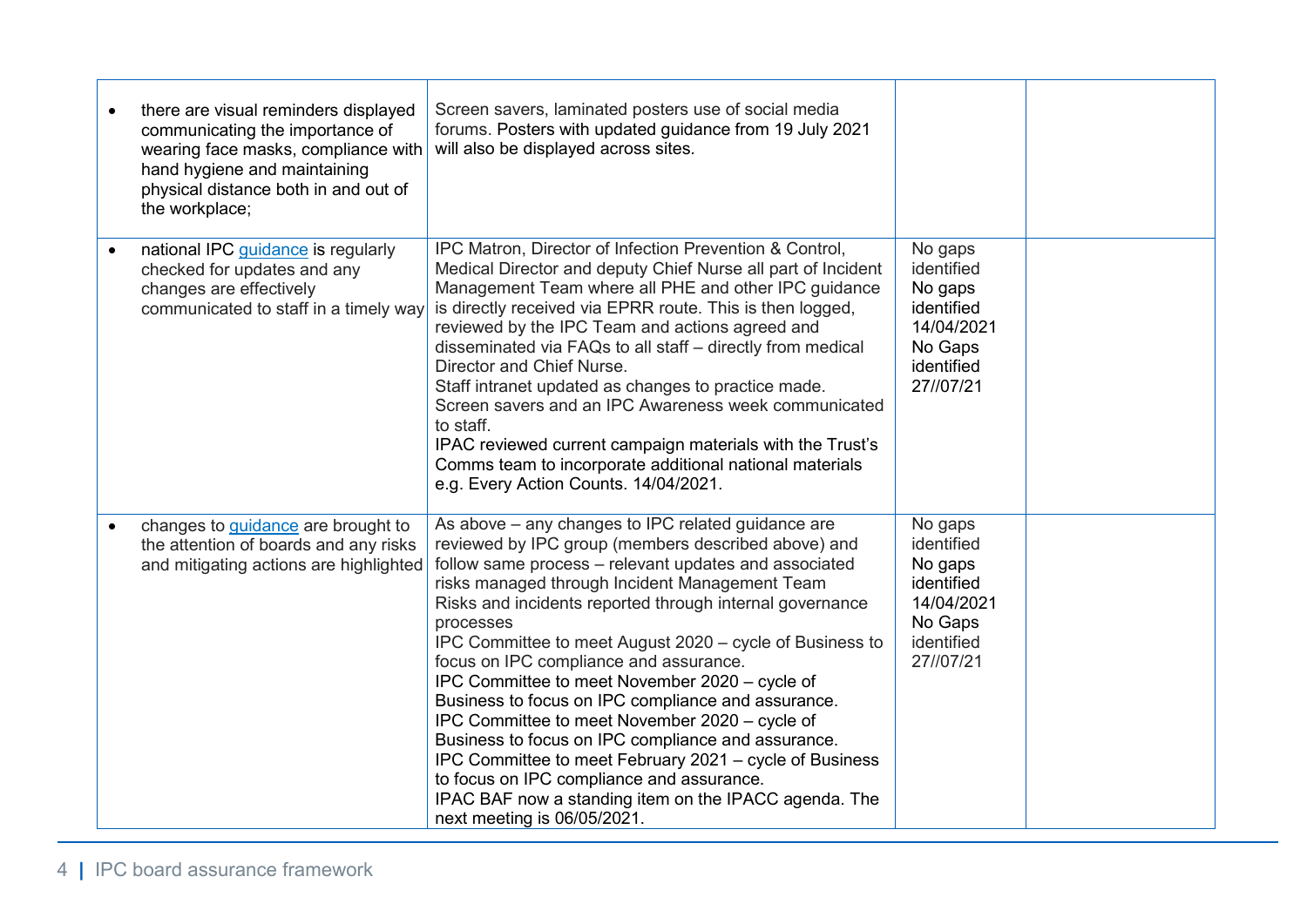|                                                                                                                   | New Isolation exemption guidelines received and discussed<br>on 21.07.21 to IMT. A SOP, Risk assessment including a<br>flowchart was put in place and cascades to all staff via<br>Trust's Comms Cascade.                                                                                                                                                                                                                                                                                                                                                                                                                                                                                                                                                                                                                                                                                                                                                                                                                                                                                                                                                                                                                                                                                                                             |                                                                                                   |  |
|-------------------------------------------------------------------------------------------------------------------|---------------------------------------------------------------------------------------------------------------------------------------------------------------------------------------------------------------------------------------------------------------------------------------------------------------------------------------------------------------------------------------------------------------------------------------------------------------------------------------------------------------------------------------------------------------------------------------------------------------------------------------------------------------------------------------------------------------------------------------------------------------------------------------------------------------------------------------------------------------------------------------------------------------------------------------------------------------------------------------------------------------------------------------------------------------------------------------------------------------------------------------------------------------------------------------------------------------------------------------------------------------------------------------------------------------------------------------|---------------------------------------------------------------------------------------------------|--|
| risks are reflected in risk registers<br>and the Board Assurance Framework<br>where appropriate                   | All COVID 19 related risks are reviewed and monitored by<br>the Incident Management Team i.e 2x risks relating to PPE<br>(staff anxiety and supply are currently being monitored at<br>trust level through this process. Daily sitreps to the Incident<br>Management Team where risks, changes in guidance and<br>PPE stocks are reviewed. Updates have been reported<br>through the Clinical Operational Boards (May 2020) and<br>Board (May 2020). Non Executives have been updated<br>fortnightly by the Chief Executive and Deputy Chief<br>Executive. The Datix risk management system is used to<br>record all risks and incidents and was amended at the<br>beginning of the pandemic to identify Covid19 risks and<br>incidents.<br>Covid19 related risks continue to be reviewed weekly at<br>IMT. Risk related to PPE / Staff Morale and Service<br>delivery updated to reflect on going nature of the pandemic<br>31/10/2020<br>Covid19 related risks continue to be reviewed weekly at<br>IMT. Risk related to PPE / Staff Morale and Service<br>delivery updated to reflect on going nature of the pandemic<br>31/12/2020<br>Covid19 related risks continue to be reviewed weekly at<br>IMT. Risk related to PPE / Staff Morale and Service delivery<br>updated to reflect on going nature of the pandemic<br>14/04/2021 | No gaps<br>identified<br>No gaps<br>identified<br>14/04/2021<br>No Gaps<br>identified<br>27/07/21 |  |
| Robust IPC risk assessment<br>processes and practices are in<br>place for non Covid19 infections<br>and pathogens | As above - risks reported and monitored through the IMT<br>and governance structures at service Clinical Governance<br>and management meetings, Clinical Operational Boards<br>and Board. Trust wide IPC Risks are owned by the Trust's<br>Chief Nurse (Director Infection Prevention Control) and<br>Medical Director (Covid19 lead) with the support of the<br>Deputy Chief Nurse and Matron Infection Prevention and                                                                                                                                                                                                                                                                                                                                                                                                                                                                                                                                                                                                                                                                                                                                                                                                                                                                                                               | No gaps<br>identified<br>No gaps<br>identified<br>14/04/2021<br>No gaps<br>identified             |  |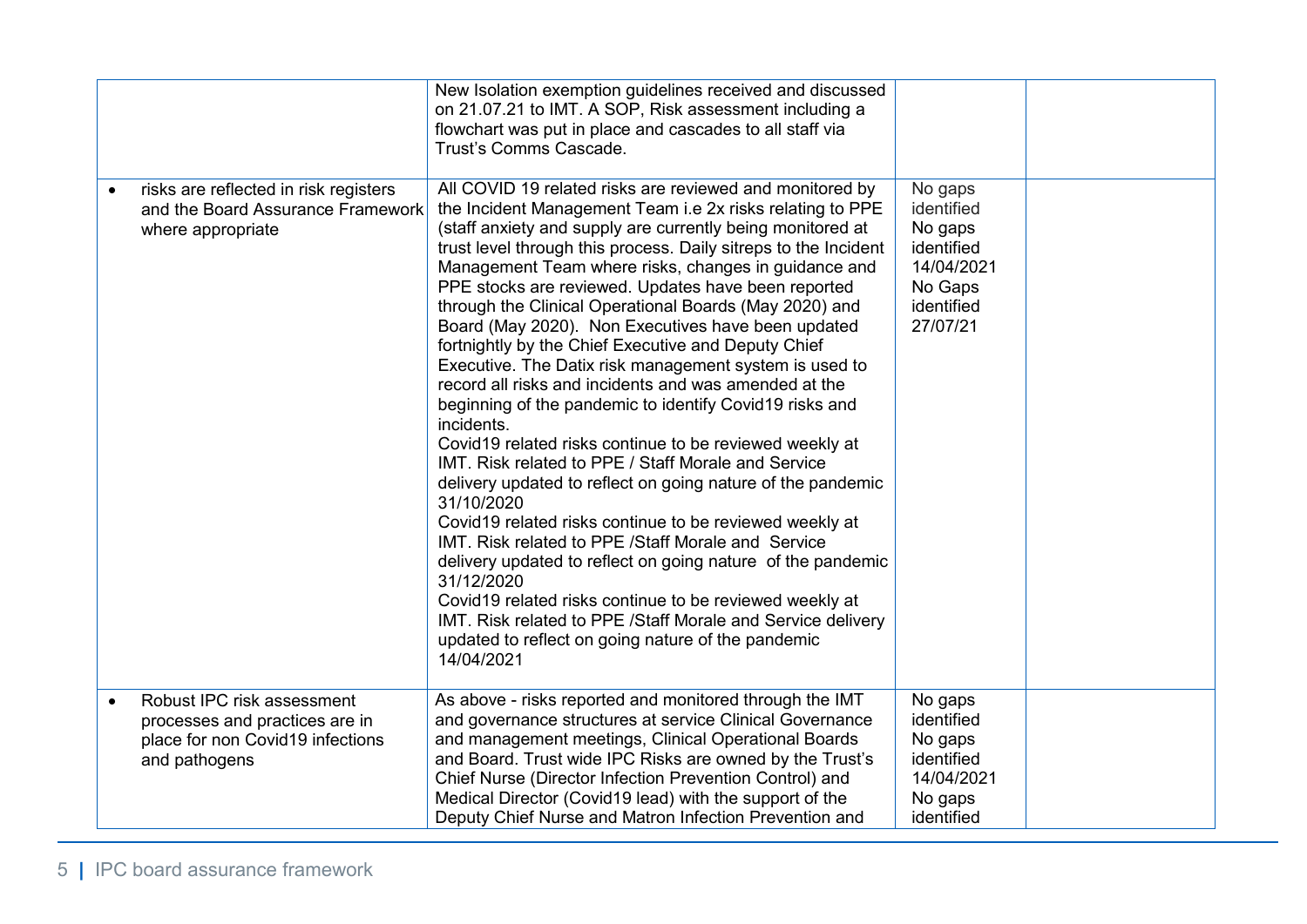|                                                                    | Control. The Risks assessment are updated and discussed       | 27/07/21 |  |
|--------------------------------------------------------------------|---------------------------------------------------------------|----------|--|
|                                                                    | on a weekly basis at IMT.                                     |          |  |
|                                                                    | The IPC Team meet weekly to discuss all IPC issues            |          |  |
|                                                                    | including those that are non Covid19 related.                 |          |  |
|                                                                    | IPC Committee to meet August 2020 reporting into QIS          |          |  |
|                                                                    | Committee.                                                    |          |  |
|                                                                    | IPC Committee to meet November 2020 reporting into QIS        |          |  |
|                                                                    | Committee.                                                    |          |  |
|                                                                    | Liaison with the Trust's contracted Consultant Microbiologist |          |  |
|                                                                    | by Chief Nurse and IPC matron throughout the pandemic.        |          |  |
|                                                                    | IPC training on line continues with monitoring via Quality    |          |  |
|                                                                    | Dashboard. Staff continue to risk assess processes and        |          |  |
|                                                                    | practices for non COVID infections and pathogens              |          |  |
|                                                                    | supported by the IPC team.                                    |          |  |
|                                                                    | IPC Committee to meet November 2020 reporting into QIS        |          |  |
|                                                                    | Committee.                                                    |          |  |
|                                                                    | Following the small number of outbreaks within the Trust,     |          |  |
|                                                                    | departments and building site leads have been asked to        |          |  |
|                                                                    | update their risk assessment to maintain a COVID-19           |          |  |
|                                                                    | secure area and minimise the possibility of cross             |          |  |
|                                                                    | contamination. 31/12/20                                       |          |  |
|                                                                    | IPC training on line continues with monitoring via Quality    |          |  |
|                                                                    | Dashboard.                                                    |          |  |
|                                                                    | Staff continue to risk assess processes and practices for     |          |  |
|                                                                    | non COVID infections and pathogens supported by the IPC       |          |  |
|                                                                    | team.                                                         |          |  |
|                                                                    | Teams provide updates on specific risk assessments via        |          |  |
|                                                                    | their quarterly IPAC report. 14/04/2021.                      |          |  |
| the Trust Chief Executive, the<br>$\bullet$                        |                                                               |          |  |
| Medical Director or the Chief Nurse                                | Not applicable. This refers to inpatient facilities           |          |  |
| approves and personally signs off, all                             |                                                               |          |  |
| daily data submissions via the daily                               |                                                               |          |  |
| nosocomial sitrep;                                                 |                                                               |          |  |
| the IPC Board Assurance Framework                                  | Reviewed by IPaCC and Trust Board. Standing agenda            |          |  |
| $\bullet$                                                          | item.                                                         |          |  |
| is reviewed, and evidence of<br>assessments are made available and |                                                               |          |  |
| discussed at Trust board;                                          |                                                               |          |  |
|                                                                    |                                                               |          |  |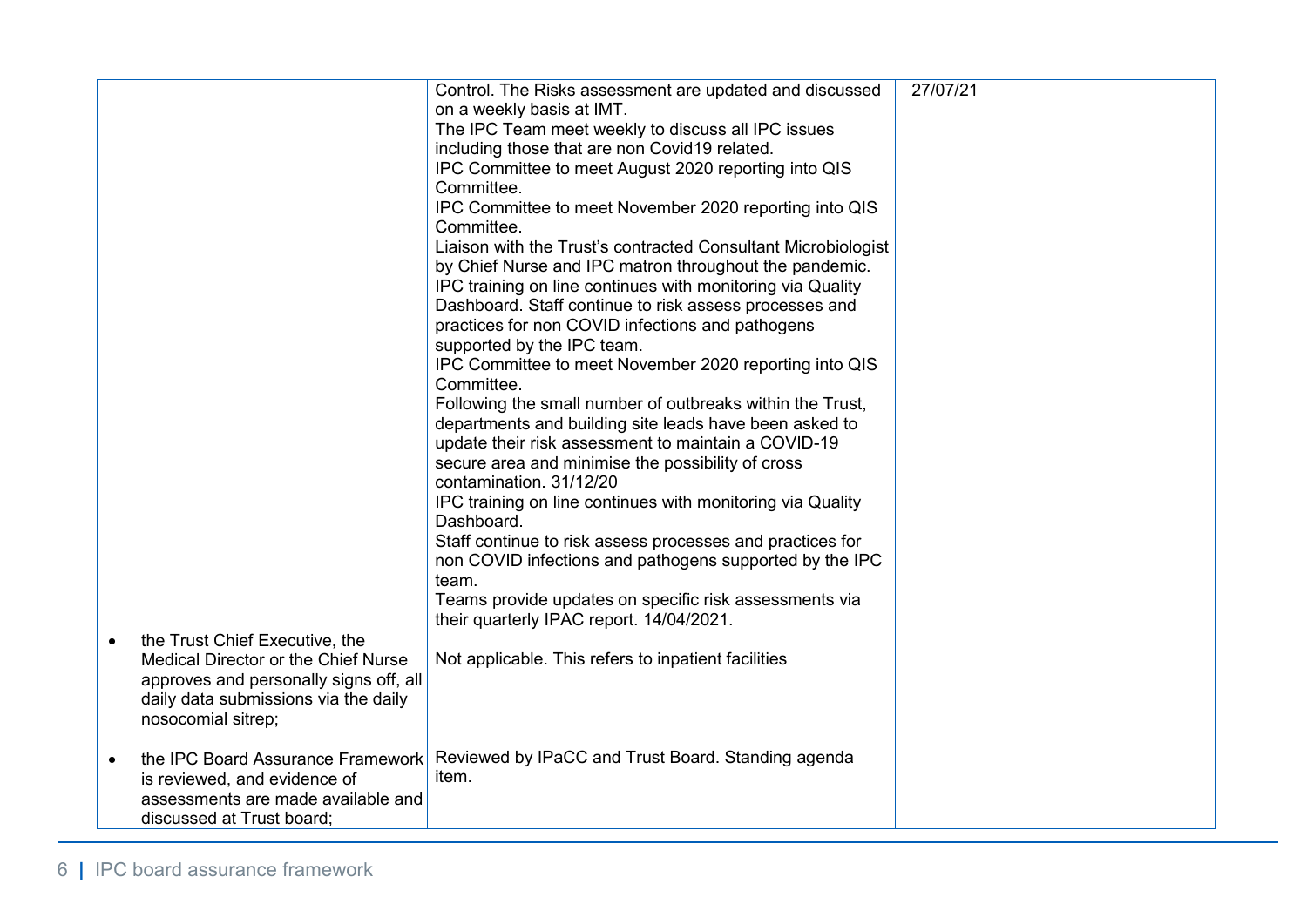| the Trust Board has oversight of<br>ongoing outbreaks and action plans;                                                                   | Reported monthly via dashboard. If/when outbreaks occur,<br>IpaC report on actions taken, plans and outbreak ended<br>declared.                                                                                                                                                                                                                                                                                                                                             |  |
|-------------------------------------------------------------------------------------------------------------------------------------------|-----------------------------------------------------------------------------------------------------------------------------------------------------------------------------------------------------------------------------------------------------------------------------------------------------------------------------------------------------------------------------------------------------------------------------------------------------------------------------|--|
| There are check and challenge<br>opportunities by the<br>executive/senior leadership teams<br>in both clinical and non-clinical<br>areas. | Due to current national guidelines the Trust's executive /<br>senior leadership teams are discouraged to undertake<br>formal physical departmental visits unless clinically<br>required. A limited number of senior clinicians are visiting<br>key sites to undertake quality reviews, which are then<br>feedback to the Trust. Service Director / Director visits,<br>Senior leadership check and challenge in place via audit<br>actions and team meetings / discussions. |  |

## **2. Provide and maintain a clean and appropriate environment in managed premises that facilitates the prevention and control of infections**

| <b>Key lines of enquiry</b>                                                                                                                                                    | <b>Evidence</b>                                                                                                                                                                                                                                                                                              | Gaps in<br><b>Assurance</b>                                                                       | <b>Mitigating Actions</b> |
|--------------------------------------------------------------------------------------------------------------------------------------------------------------------------------|--------------------------------------------------------------------------------------------------------------------------------------------------------------------------------------------------------------------------------------------------------------------------------------------------------------|---------------------------------------------------------------------------------------------------|---------------------------|
| Systems and processes are in place to<br>ensure:<br>teams with appropriate training are<br>assigned to care for and treat<br>patients in COVID-19 isolation or<br>cohort areas | Not fully applicable as no in-patient facilities within the<br>Trust service portfolio.<br>Dental services offer at risk patients early morning<br>appointments and the last appointments of the<br>emergency sessions for known Covid positive patients.<br>Appropriate cleaning arrangements are in place. | No gaps<br>identified<br>No gaps<br>identified<br>14/04/2021<br>No Gaps<br>identified<br>27/07/21 |                           |
| designated cleaning teams with<br>appropriate training in required<br>techniques and use of PPE, are<br>assigned to COVID-19 isolation or<br>cohort areas.                     | This relates to in-patient facilities.<br>Dental areas as above                                                                                                                                                                                                                                              | No gaps<br>identified<br>No gaps<br>identified<br>14/04/2021                                      |                           |
| decontamination and terminal<br>decontamination of isolation rooms                                                                                                             | Rooms decontaminated as per national guidelines<br>following Aerosol Generating Procedures within dentistry.                                                                                                                                                                                                 | No gaps<br>identified<br>No gaps                                                                  |                           |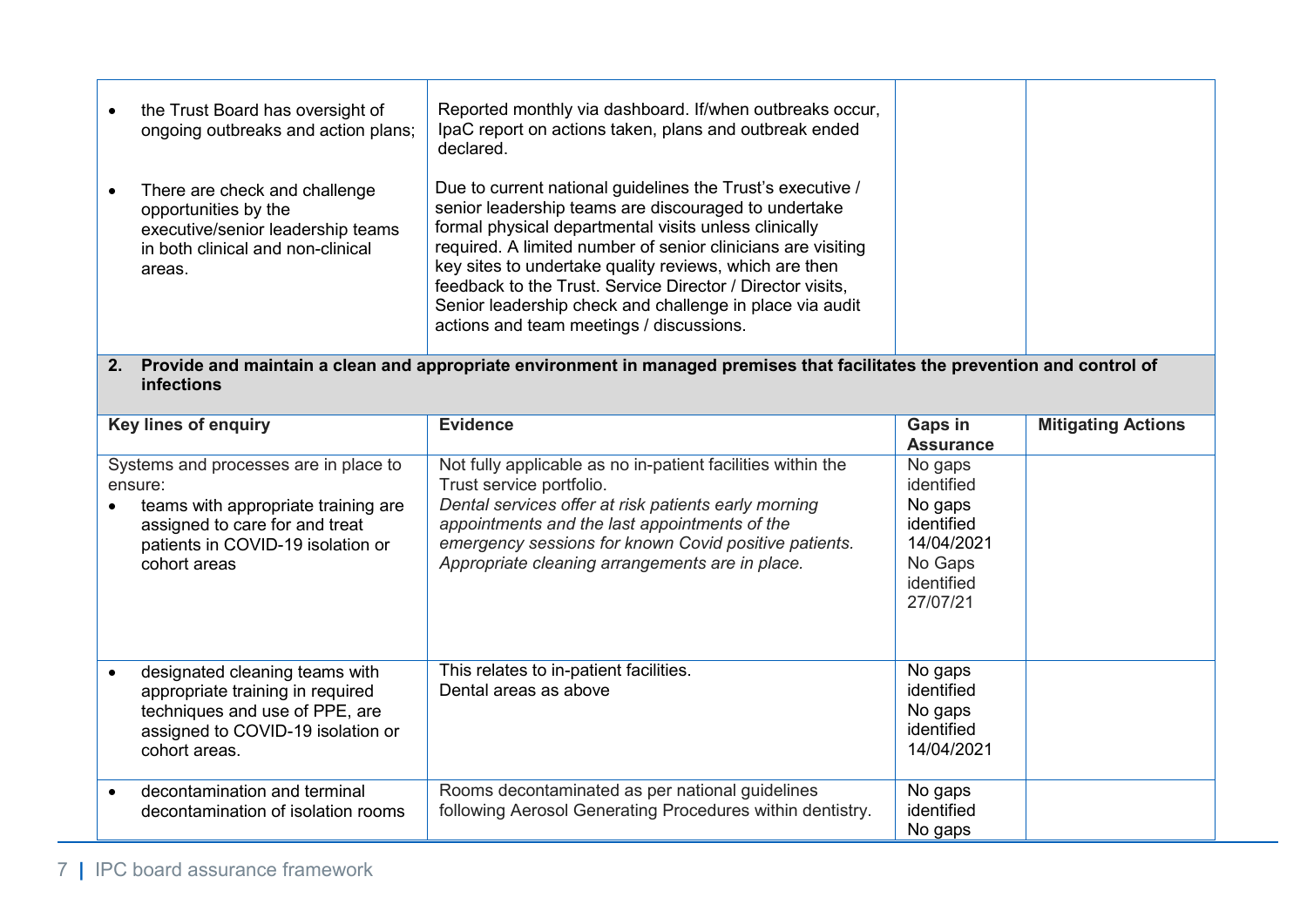|           | or cohort areas is carried out in line<br>with PHE and other national<br>guidance                                                                                                                                                                                                                                                                                                                            | Decontamination of equipment guidance circulated by the<br>Trust and included within the IPC manual.                                                                                                 | identified<br>14/04/2021<br>No gaps<br>identified<br>27/07/21                                                                                                                      |                                                                                                                                |
|-----------|--------------------------------------------------------------------------------------------------------------------------------------------------------------------------------------------------------------------------------------------------------------------------------------------------------------------------------------------------------------------------------------------------------------|------------------------------------------------------------------------------------------------------------------------------------------------------------------------------------------------------|------------------------------------------------------------------------------------------------------------------------------------------------------------------------------------|--------------------------------------------------------------------------------------------------------------------------------|
|           | Increased frequency, at least twice<br>daily, of cleaning in areas that have<br>higher environmental contamination<br>rates as set out in the PHE and<br>other national guidance.                                                                                                                                                                                                                            | Request for contracted cleaners to increase cleaning<br>frequencies in clinical premises in place. Requests for<br>enhanced and additional cleaning are sent to the Trust's<br>Estates and IPAC team | Programme of<br>environment<br>audits paused<br>since<br>beginning of<br>pandemic-                                                                                                 | Monitoring of all<br>cleaning related<br>incidents<br>Information in FAQs re<br>additional cleaning that<br>individuals should |
| $\bullet$ | assurance processes are in place<br>for the monitoring and sign off<br>following terminal cleans as part of<br>outbreak management and actions<br>are in place to mitigate any<br>identified risk;                                                                                                                                                                                                           | All completed terminal cleans are confirmed by the<br>department                                                                                                                                     | timings to<br>restart<br>currently being<br>considered.<br>This will offer<br>formal<br>opportunity to                                                                             | undertake in workplace<br>i.e. surfaces and<br>equipment.                                                                      |
| $\bullet$ | cleaning is carried out with neutral<br>detergent, a chlorine-based<br>disinfectant, in the form of a<br>solution at a minimum strength of<br>1,000ppm available chlorine, as per<br>national guidance. If an alternative<br>disinfectant is used, the local<br>infection prevention and control<br>team (IPCT) should be consulted<br>on this to ensure that this is<br>effective against enveloped viruses | All contracted environmental cleaning is conducted with<br>neutral detergent and a chlorine-based disinfectant.<br>Cleaning regimes form part of our standard cleaning<br>contracts                  | test cleaning<br>regimes in<br>practice.<br>Program of<br>environment<br>audits pending<br>dates<br>31/10/2020<br><b>Clinical Teams</b><br>have been<br>asked to<br>complete their |                                                                                                                                |
|           | manufacturers' guidance and<br>recommended product 'contact<br>time' must be followed for all<br>cleaning/ disinfectant<br>solutions/products as per national<br>guidance                                                                                                                                                                                                                                    | Relates to inpatient settings.                                                                                                                                                                       | own<br>environmental<br>audit and<br>submit their<br>audit to the<br><b>Trust's Clinical</b><br>Audit team.                                                                        |                                                                                                                                |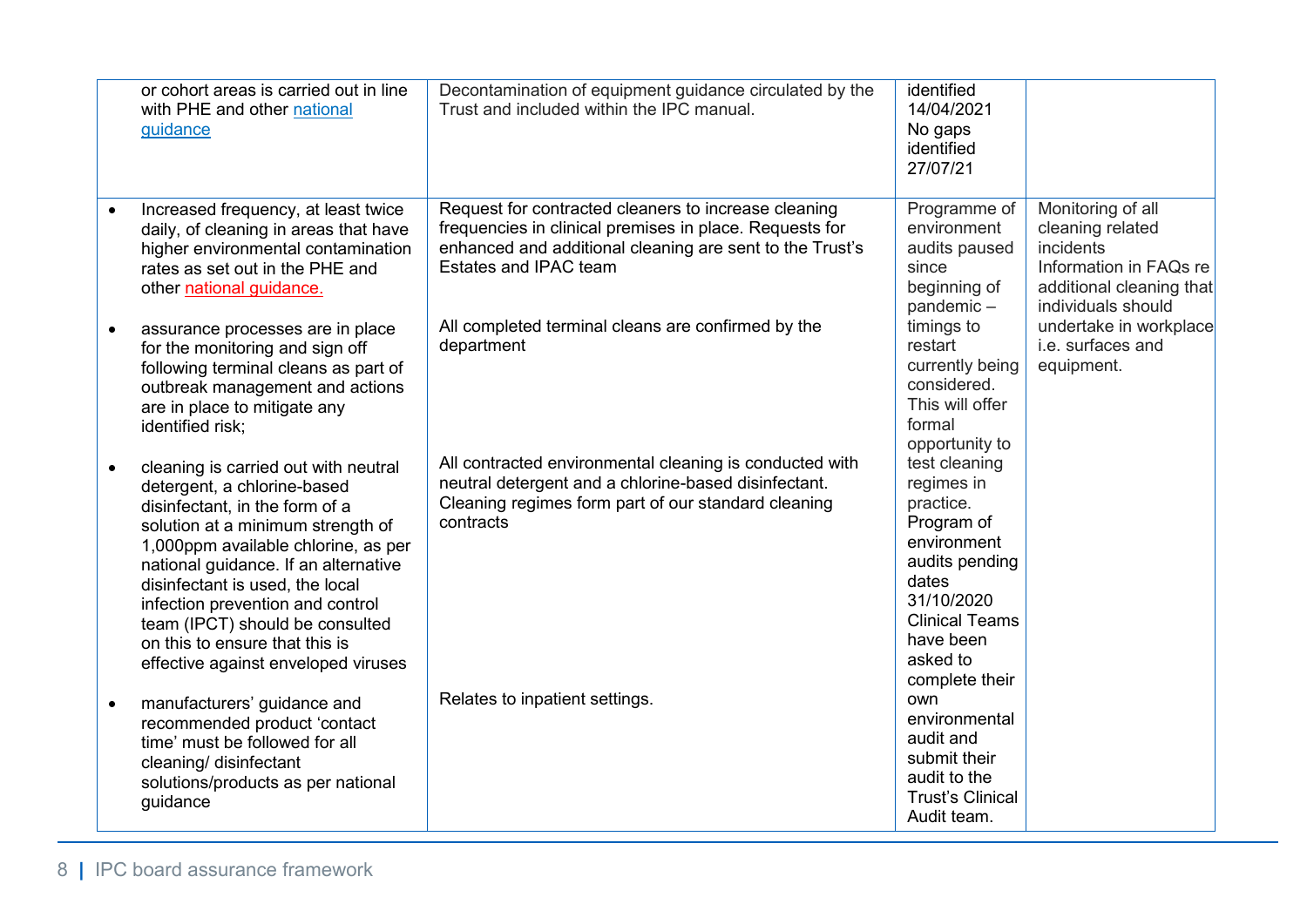| $\bullet$                | a minimum of twice daily cleaning                           |                                                              | These will be     |  |
|--------------------------|-------------------------------------------------------------|--------------------------------------------------------------|-------------------|--|
| of:                      |                                                             |                                                              | discussed at      |  |
| $\overline{\phantom{0}}$ | areas that have higher                                      | This relates to in-patient settings and is not applicable to | the next          |  |
|                          | environmental contamination                                 | CCS.                                                         | Infection         |  |
|                          | rates as set out in the PHE                                 |                                                              | Prevention and    |  |
|                          | and other national guidance;                                |                                                              | Control           |  |
|                          | 'frequently touched' surfaces                               | Staff responsible for cleaning office equipment. Detergent   | Committee in      |  |
|                          | e.g. door/toilet handles,                                   | wipes available at all sites.                                | February.         |  |
|                          | patient call bells, over bed                                |                                                              | 31/12/20.         |  |
|                          | tables and bed rails;                                       |                                                              | Some teams        |  |
| $\overline{\phantom{0}}$ | electronic equipment e.g.                                   |                                                              | have              |  |
|                          | mobile phones, desk phones,                                 |                                                              | undertaken        |  |
|                          | tablets, desktops &                                         |                                                              | their annual      |  |
|                          | keyboards;                                                  |                                                              | environmental     |  |
|                          | rooms/areas where PPE is                                    | Doffing rooms in dental.                                     | <b>IPAC</b> audit |  |
| $\qquad \qquad -$        |                                                             |                                                              | which will be     |  |
|                          | removed must be                                             |                                                              | presented at      |  |
|                          | decontaminated, ideally timed                               |                                                              | the next          |  |
|                          | to coincide with periods                                    |                                                              | IPACC.            |  |
|                          | immediately after PPE                                       |                                                              | <b>Mass</b>       |  |
|                          | removal by groups of staff;                                 | This relates to in-patient settings and is not applicable to | Vaccination       |  |
| $\bullet$                | frequently touched' surfaces,                               | CCS.                                                         | Centres           |  |
|                          | eg door/toilet handles, patient                             |                                                              | completing        |  |
|                          | call bells, over-bed tables and                             |                                                              | monthly           |  |
|                          | bed rails, should be<br>decontaminated at least twice       |                                                              | assessments       |  |
|                          |                                                             |                                                              | which             |  |
|                          | daily and when known to be<br>contaminated with secretions, |                                                              | incorporates      |  |
|                          |                                                             |                                                              | cleaning.         |  |
|                          | excretions or body fluids                                   |                                                              | 06/05/2021.       |  |
|                          | reusable non-invasive care                                  | Cleaning schedules are in place within all departments as    |                   |  |
| $\bullet$                |                                                             | required by the national cleaning standards.                 | Cleaning audits   |  |
|                          | equipment is decontaminated:                                | Regular cleaning audits are undertaken by the contractor     | for Large Scale   |  |
|                          | between each use                                            | and a third party.                                           | Vaccination       |  |
|                          | after blood and/or body fluid                               | Additional cleaning of items is the responsibility of the    | sites are in      |  |
|                          | contamination                                               | department                                                   | place.            |  |
|                          | at regular predefined intervals                             | Guidance is found within the Trust's IPAC manual.            | 27/07/21          |  |
|                          | as part of an equipment                                     |                                                              |                   |  |
|                          | cleaning protocol                                           | Guidance is found within the Trust's IPAC manual.            |                   |  |
|                          | before inspection, servicing or                             |                                                              |                   |  |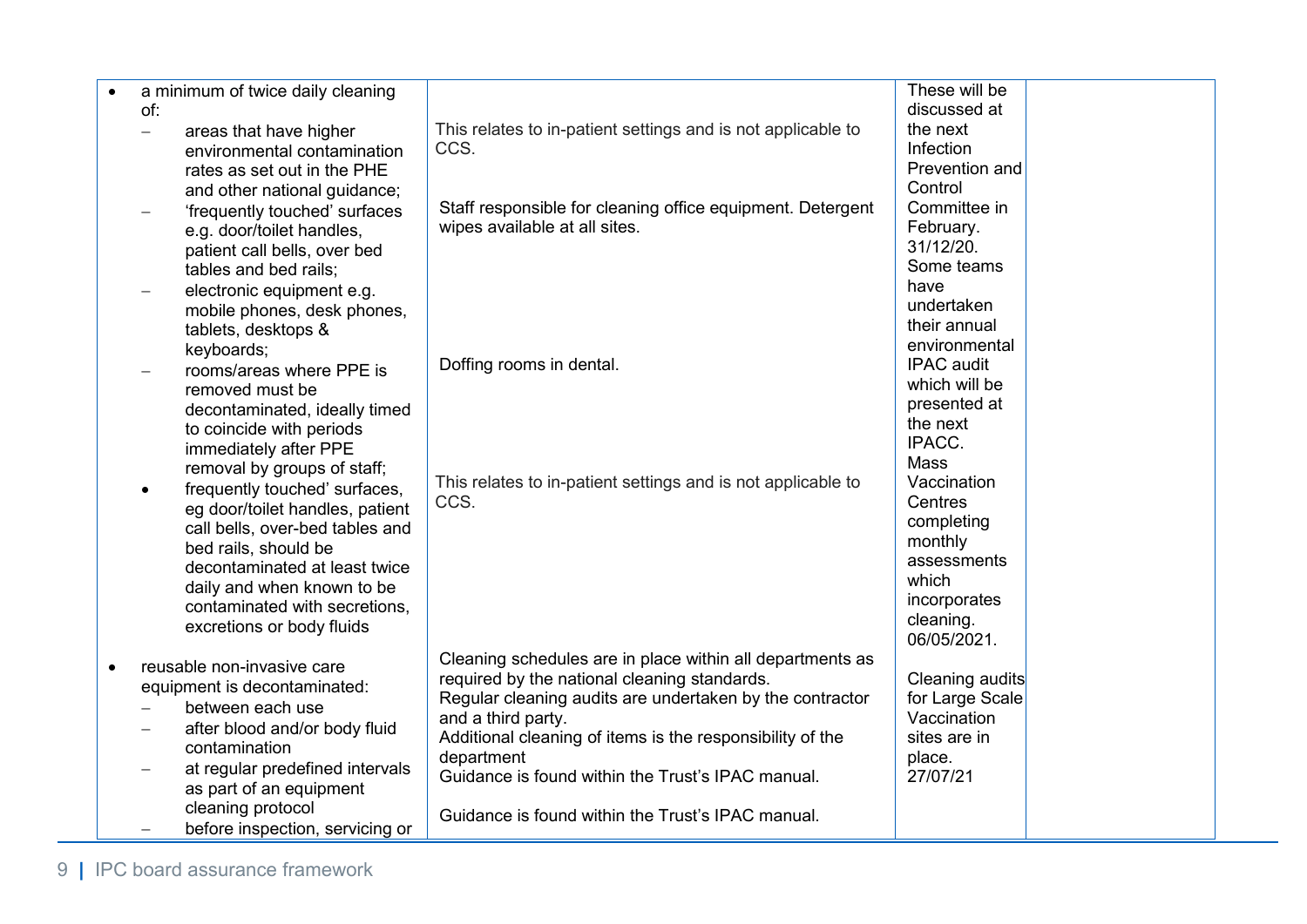|           | repair equipment;                                                                                                                                                             |                                                                                                                                                                                                                                                                                      |                                                                                                   |  |
|-----------|-------------------------------------------------------------------------------------------------------------------------------------------------------------------------------|--------------------------------------------------------------------------------------------------------------------------------------------------------------------------------------------------------------------------------------------------------------------------------------|---------------------------------------------------------------------------------------------------|--|
|           | linen from possible and confirmed<br>Covid19 patients is managed in line<br>with PHE and other national<br>guidance and the appropriate<br>precautions are taken              | No In Patient facilities                                                                                                                                                                                                                                                             | No gaps<br>identified No<br>gaps identified<br>14/04/2021<br>No gaps<br>identified<br>27/07/21    |  |
| $\bullet$ | single use items are used where<br>possible and according to Single<br>Use Policy                                                                                             | IPC manual outlines all relevant guidance re single use<br>items                                                                                                                                                                                                                     | No gaps<br>identified<br>No gaps<br>identified<br>14/04/2021<br>No gaps<br>identified<br>27/07/21 |  |
|           | reusable equipment is appropriately<br>decontaminated in line with local<br>and PHE and other national policy<br>and that actions in place to mitigate<br>any identified risk | IPC manual outlines all relevant guidance re<br>decontamination of equipment.<br>No single use PPE items designated multiple use during<br>pandemic period.                                                                                                                          | No gaps<br>identified<br>No gaps<br>identified<br>14/04/2021<br>No gaps                           |  |
| $\bullet$ | Cleaning standards and frequencies<br>are monitored in non-clinical areas<br>with actions in place to resolve issues<br>in maintaining a clean environment;                   | Percentage scores for all environmental audits are<br>displayed on the Trust's intranet according to the New<br>National Cleaning Standards. Any actions taken to<br>address any concerns are addressed in a timely manner<br>with the IPAC team and discussed at the Trust's IPACC. | identified<br>27//07/21                                                                           |  |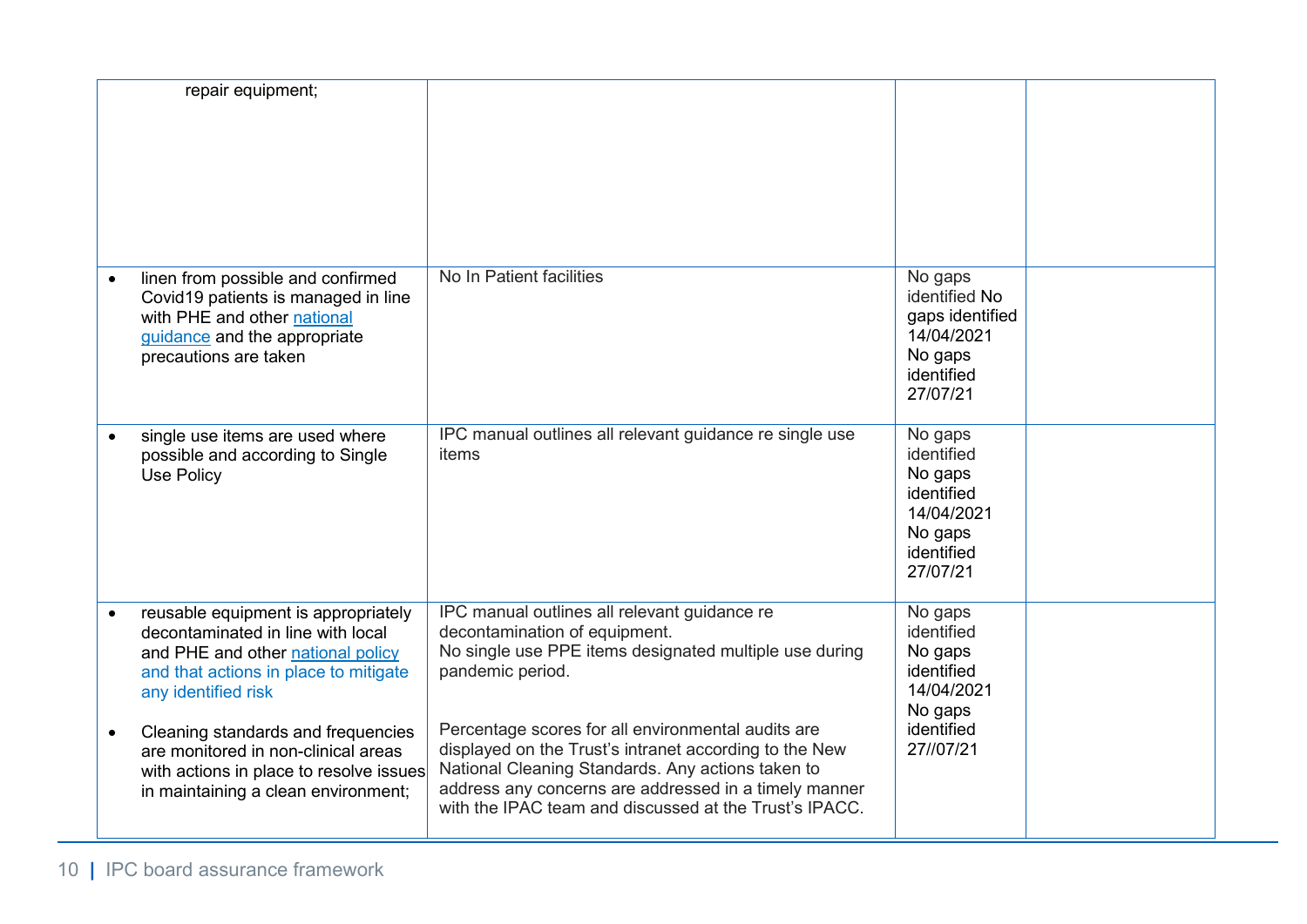|                | where possible ventilation is<br>maximised by opening windows<br>where possible to assist the dilution<br>of air. | Windows opened in work areas to facilitate ventilation as<br>per national guidance. Reminders to staff to open windows<br>are shared in Trust communications and as part of<br>individual team discussions.                                                                                                                                                                                                                                                                                                                                                                                                                                                                                                                                                                                                                                                                                                                                                                                                                                                                                                                                                                                                                           |                                                                                                                                                                                                                                                                                                                                                                                                                                           |                                                                                                                                                                  |
|----------------|-------------------------------------------------------------------------------------------------------------------|---------------------------------------------------------------------------------------------------------------------------------------------------------------------------------------------------------------------------------------------------------------------------------------------------------------------------------------------------------------------------------------------------------------------------------------------------------------------------------------------------------------------------------------------------------------------------------------------------------------------------------------------------------------------------------------------------------------------------------------------------------------------------------------------------------------------------------------------------------------------------------------------------------------------------------------------------------------------------------------------------------------------------------------------------------------------------------------------------------------------------------------------------------------------------------------------------------------------------------------|-------------------------------------------------------------------------------------------------------------------------------------------------------------------------------------------------------------------------------------------------------------------------------------------------------------------------------------------------------------------------------------------------------------------------------------------|------------------------------------------------------------------------------------------------------------------------------------------------------------------|
| 3 <sub>1</sub> | resistance                                                                                                        | Ensure appropriate antimicrobial use to optimise patient outcomes and to reduce the risk of adverse events and antimicrobial                                                                                                                                                                                                                                                                                                                                                                                                                                                                                                                                                                                                                                                                                                                                                                                                                                                                                                                                                                                                                                                                                                          |                                                                                                                                                                                                                                                                                                                                                                                                                                           |                                                                                                                                                                  |
|                | Key lines of enquiry                                                                                              | <b>Evidence</b>                                                                                                                                                                                                                                                                                                                                                                                                                                                                                                                                                                                                                                                                                                                                                                                                                                                                                                                                                                                                                                                                                                                                                                                                                       | <b>Gaps in</b><br><b>Assurance</b>                                                                                                                                                                                                                                                                                                                                                                                                        | <b>Mitigating Actions</b>                                                                                                                                        |
|                | Systems and process are in place to<br>ensure:<br>arrangements for antimicrobial<br>stewardship are maintained    | Arrangements for antimicrobial stewardship remain in<br>place including a standardised formulary.<br>This section applied mainly to iCaSH, Dental, Children's<br>Community Nursing and Adult Nursing services.<br>Medical Director and Principal Pharmacist have oversight<br>of prescribing data and all prescribing related incidents.<br>Actions related to previous quarterly antimicrobial audits<br>continue to be implemented by services<br>No related patient safety incidents reported up to<br>30/06/2020.<br>Actions related to previous quarterly antimicrobial audits<br>continue to be implemented by services.<br>11 related patient safety incidents reported during quarter<br>2 (July- September) related to lack of PPE usage /<br>availability within care homes / care staff.<br>Antimicrobial audits continue to be undertaken by clinical<br>teams. Quarter 2 report is currently being reviewed by the<br>Trust's Principle Pharmacist. 31/12/2020. The report will<br>be discussed at the next Infection Prevention and Control<br>Committee in February 2021.<br>Audits to be presented at Medicine management<br>committee and IPACC. 14/04/2021.<br>Q3 and 4 audits to be presented to IPACC on 05/08/21 | Quarterly<br>Antimicrobial<br>audits paused<br>at beginning<br>of pandemic<br>by Medical<br>Director and<br>Principle<br>Pharmacist.<br>The timing for<br>re-<br>introduction is<br>currently<br>being<br>considered.<br>No gaps<br>identified as<br>antimicrobial<br>audit<br>reintroduced<br>for quarter 1.<br>31/10/2020<br>Awaiting Q2<br>antimicrobial<br>audit report<br>14/04/21<br>Awaiting Q3&4<br>antimicrobial<br>audit report | Continued oversight<br>of prescribing data<br>and<br>prescribing/medicines<br>incidents.<br><b>Medicines</b><br>Governance group<br>continues to meet<br>monthly |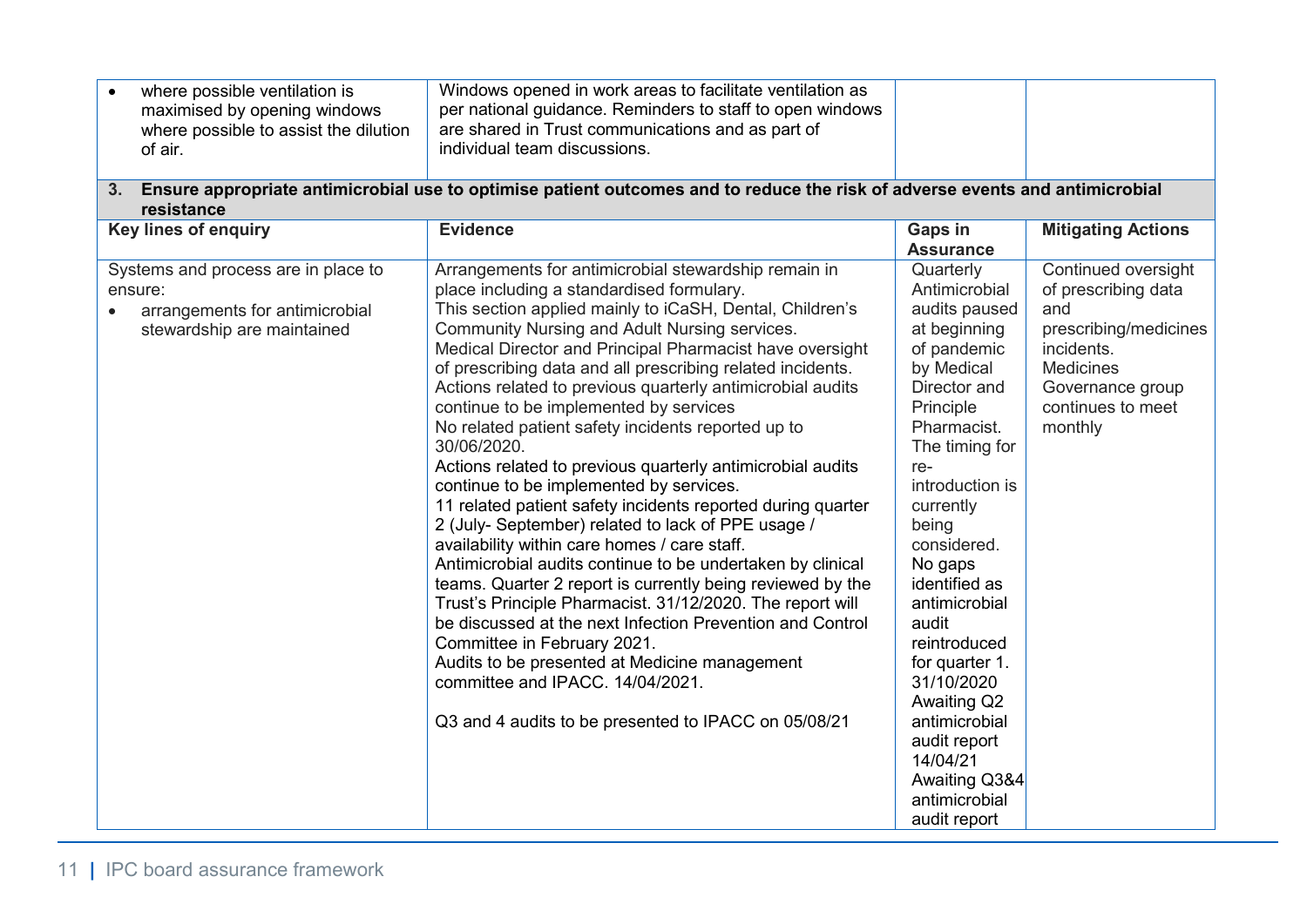|                                                                                                                                                                                                    |                                                                                                                                                                                                                                                                                                                                                                                                                                                                                                                                                                                                                                                                                                                                                       | 27/07/21                                                                                            |                           |
|----------------------------------------------------------------------------------------------------------------------------------------------------------------------------------------------------|-------------------------------------------------------------------------------------------------------------------------------------------------------------------------------------------------------------------------------------------------------------------------------------------------------------------------------------------------------------------------------------------------------------------------------------------------------------------------------------------------------------------------------------------------------------------------------------------------------------------------------------------------------------------------------------------------------------------------------------------------------|-----------------------------------------------------------------------------------------------------|---------------------------|
| mandatory reporting requirements<br>$\bullet$<br>are adhered to and boards continue<br>to maintain oversight                                                                                       | Reporting requirements have continued.                                                                                                                                                                                                                                                                                                                                                                                                                                                                                                                                                                                                                                                                                                                |                                                                                                     |                           |
| 4 <sup>1</sup><br>support or nursing/ medical care in a timely fashion                                                                                                                             | Provide suitable accurate information on infections to service users, their visitors and any person concerned with providing further                                                                                                                                                                                                                                                                                                                                                                                                                                                                                                                                                                                                                  |                                                                                                     |                           |
| Key lines of enquiry                                                                                                                                                                               | <b>Evidence</b>                                                                                                                                                                                                                                                                                                                                                                                                                                                                                                                                                                                                                                                                                                                                       | Gaps in<br><b>Assurance</b>                                                                         | <b>Mitigating Actions</b> |
| Systems and processes are in place to<br>ensure:<br>1.implementation of national<br>guidance on visiting patients in a<br>care setting                                                             | $N/A - In$ patient settings only                                                                                                                                                                                                                                                                                                                                                                                                                                                                                                                                                                                                                                                                                                                      |                                                                                                     |                           |
| 2.areas in which suspected or<br>$\bullet$<br>confirmed COVID-19 patients are<br>where possible being treated in<br>areas clearly marked with<br>appropriate signage and have<br>restricted access | All work places both clinical and non-clinical have been<br>assessed against the Covid secure workplace guidance.<br>These risk assessments have been overseen by Service<br>Directors with assistance from the Estates Team and IPC<br>matron. 3 phase action plan identified with prioritisation to<br>clinical areas.<br>Posters re appropriate safety measures is social<br>distancing have been circulated and are being displayed.<br>These are a mixture of those produced by PHE and our<br><b>Communications Team.</b><br>Clinical teams currently updating their building risk<br>assessments, 14/04/2021.<br>Building risk assessments are being reviewed by the<br>Trust's IPAC and Estates on a weekly basis or sooner<br>when required. | No gaps<br>identified<br>No gaps<br>identified<br>14/04/2021<br>No gaps<br>identified<br>27/07/2021 |                           |
| information and guidance on<br>$\bullet$<br>Covid19 is available on all Trust<br>websites with easy read versions                                                                                  | Information for staff available via dedicated Covid19<br>intranet page. The Trust's internet page direct users to<br>the PHE national site.                                                                                                                                                                                                                                                                                                                                                                                                                                                                                                                                                                                                           | Further<br>information re<br>information for<br>patient<br>required ie in<br>accessible             |                           |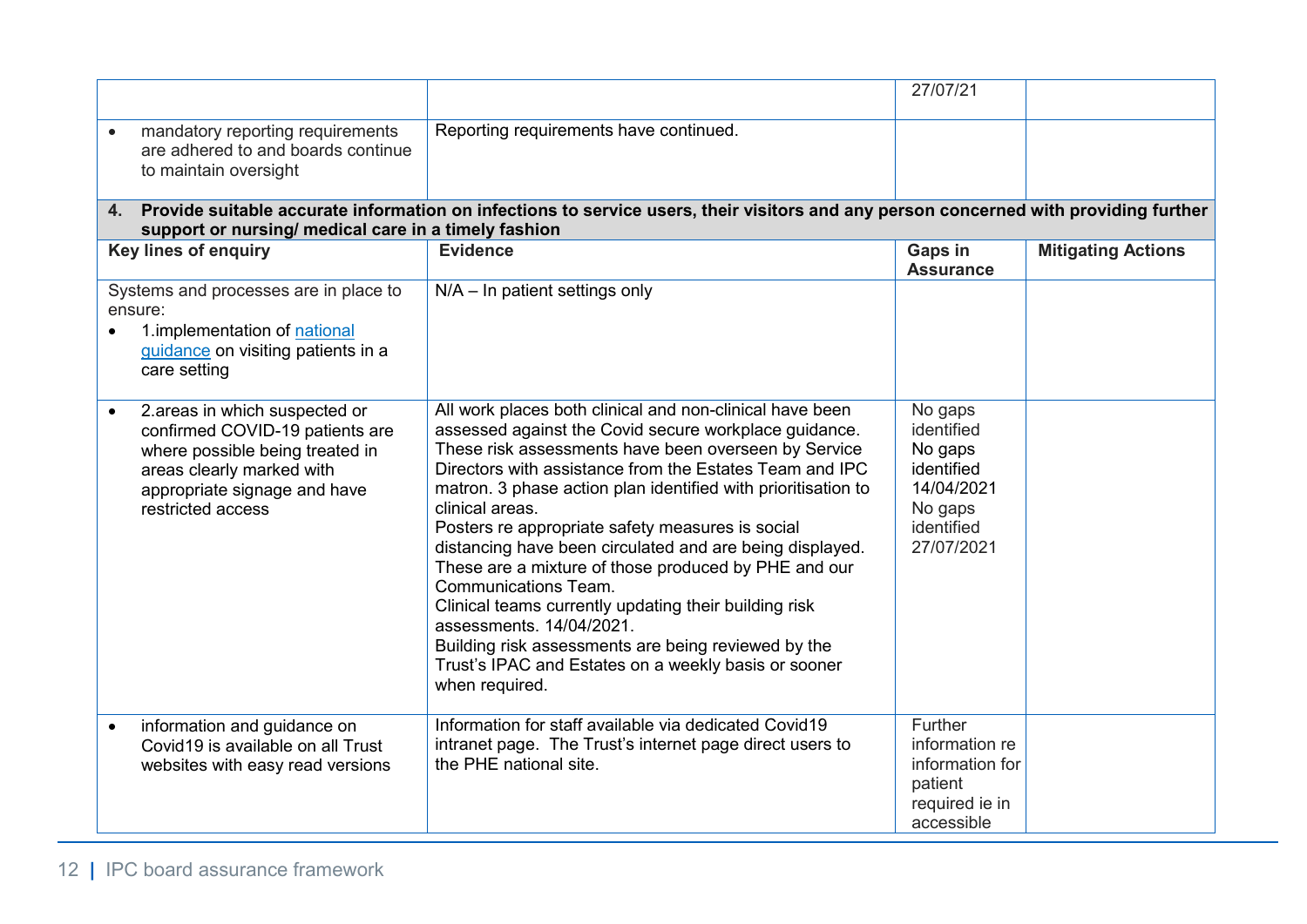|           |                                                                                                                                                                                                                                                                                                                                                                |                                                                                                                                                                                                                                                                                                                                                                                                       | format                                                                                            |                           |
|-----------|----------------------------------------------------------------------------------------------------------------------------------------------------------------------------------------------------------------------------------------------------------------------------------------------------------------------------------------------------------------|-------------------------------------------------------------------------------------------------------------------------------------------------------------------------------------------------------------------------------------------------------------------------------------------------------------------------------------------------------------------------------------------------------|---------------------------------------------------------------------------------------------------|---------------------------|
|           | infection status is communicated to<br>the receiving organisation or<br>department when a possible or<br>confirmed Covid19 patient needs to<br>be moved                                                                                                                                                                                                        | Mainly applicable to In patient settings - Information of any<br>infectious status would be included in the patient's transfer<br>information by clinicians.<br>Messages to callers re COVID19 awareness available<br>through a number of media sources e.g. social media and<br>departments messaging services                                                                                       | No gaps<br>identified<br>No gaps<br>identified<br>14/04/2021<br>No gaps<br>identified             |                           |
|           | there is clearly displayed, written<br>information available to prompt<br>patients' visitors and staff to comply<br>with hands, face and space advice.                                                                                                                                                                                                         | Posters have been update following the 19 <sup>th</sup> July<br>relaxation of restrictions.                                                                                                                                                                                                                                                                                                           |                                                                                                   |                           |
| $\bullet$ | Implementation of the Supporting<br>excellence in infection prevention<br>and control behaviors<br>Implementation Toolkit has been<br>considered C1116-supporting-<br>excellence-in-ipc-behaviours-imp-<br>toolkit.pdf (england.nhs.uk)                                                                                                                        | Supporting excellence in IPaC toolkit used to inform<br>screen savers, IPaC newsletters, Link Champion training<br>and meeting session and through posters.                                                                                                                                                                                                                                           |                                                                                                   |                           |
|           | treatment to reduce the risk of transmitting infection to other people                                                                                                                                                                                                                                                                                         | 5. Ensure prompt identification of people who have or are at risk of developing an infection so that they receive timely and appropriate                                                                                                                                                                                                                                                              |                                                                                                   |                           |
|           | <b>Key lines of enquiry</b>                                                                                                                                                                                                                                                                                                                                    | <b>Evidence</b>                                                                                                                                                                                                                                                                                                                                                                                       | Gaps in<br><b>Assurance</b>                                                                       | <b>Mitigating Actions</b> |
| $\bullet$ | Systems and processes are in place to<br>ensure:<br>screening and triaging of all<br>patients as per IPC and NICE<br>guidance within all health and other<br>care facilities is undertaken to<br>enable early recognition of COVID-<br>19 cases;<br>front door areas have appropriate<br>triaging arrangements in place to<br>cohort patients with possible or | This relates mainly to In patient settings<br>Clinical based patients are currently triaged by the<br>departments to ascertain the level of risk prior to their<br>assessment / treatment by clinicians.<br>Discussed at virtual appointments, phone messages and<br>prior to appointments. CCS does not have in-patient<br>facilities so the true meaning of triage is amended for clinic<br>visits. | No gaps<br>identified<br>No gaps<br>identified<br>14/04/2021<br>No gaps<br>identified<br>27/07/21 |                           |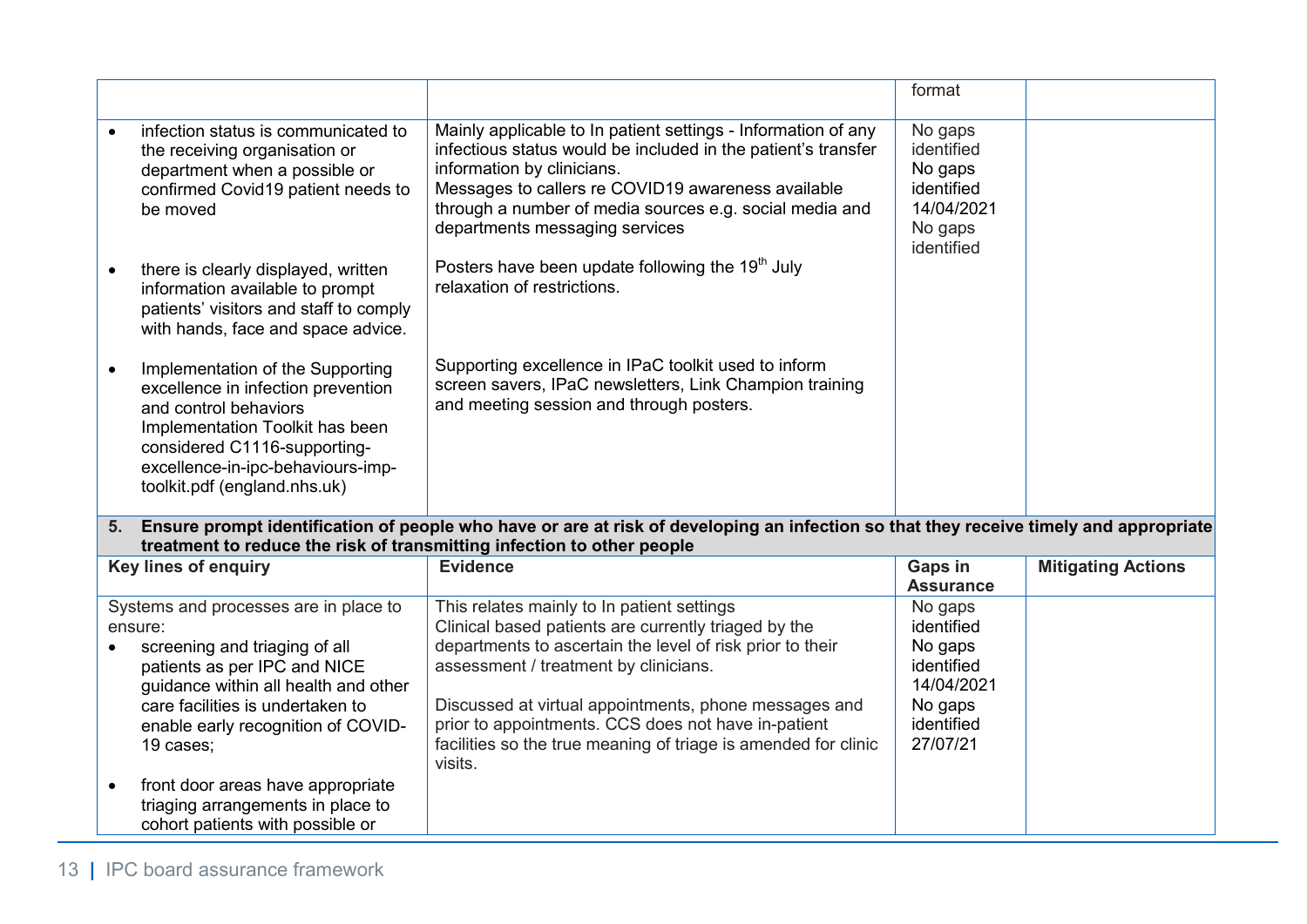|           | confirmed Covid19 symptoms and<br>to segregate them from non<br>Covid 19 cases to minimise the risk<br>of cross-infection<br>staff are aware of agreed template<br>for triage questions to ask;<br>triage is undertaken by clinical staff<br>who are trained and competent in<br>the clinical case definition and<br>patient is allocated appropriate<br>pathway as soon as possible; | Staff have an agreed set of questions to ask as per<br>national guidelines.                                                                                                                                                                                                                                                              |                                                                                       |  |
|-----------|---------------------------------------------------------------------------------------------------------------------------------------------------------------------------------------------------------------------------------------------------------------------------------------------------------------------------------------------------------------------------------------|------------------------------------------------------------------------------------------------------------------------------------------------------------------------------------------------------------------------------------------------------------------------------------------------------------------------------------------|---------------------------------------------------------------------------------------|--|
| $\bullet$ | face coverings are used by all<br>outpatients and visitors;                                                                                                                                                                                                                                                                                                                           | Guidance relating to patients and visitors attending NHS<br>premises has been shared widely in trust wide Medical<br>Director and Chief Nurse FAQs and included within<br>service environmental risk assessments. Patients will be<br>asked to attend appointments with face coverings or<br>offered masks upon entering the department. | No gaps<br>identified<br>No gaps<br>identified<br>14/04/2021<br>No gaps<br>identified |  |
|           | individuals who are clinically<br>extremely vulnerable from Covid19<br>receive protective IPC measures<br>depending on their medical<br>condition and treatment whilst<br>receiving healthcare e.g. priority for<br>single room isolation;                                                                                                                                            | This relates to in-patient settings and is not applicable to<br>CCS.                                                                                                                                                                                                                                                                     | 27/07/21                                                                              |  |
|           | clear advice on the use of face<br>masks is provided to patients and<br>all inpatients are encouraged and<br>supported to use surgical<br>facemasks (particularly when<br>moving around the ward) providing<br>it is tolerated and is not detrimental<br>to their (physical or mental) care<br>needs:                                                                                 | Patients encouraged to bring their own face masks, but<br>masks available in each CCS facility. The bullet point on<br>facemasks when moving around the ward relates to in-<br>patient settings and is not applicable to CCS.                                                                                                            |                                                                                       |  |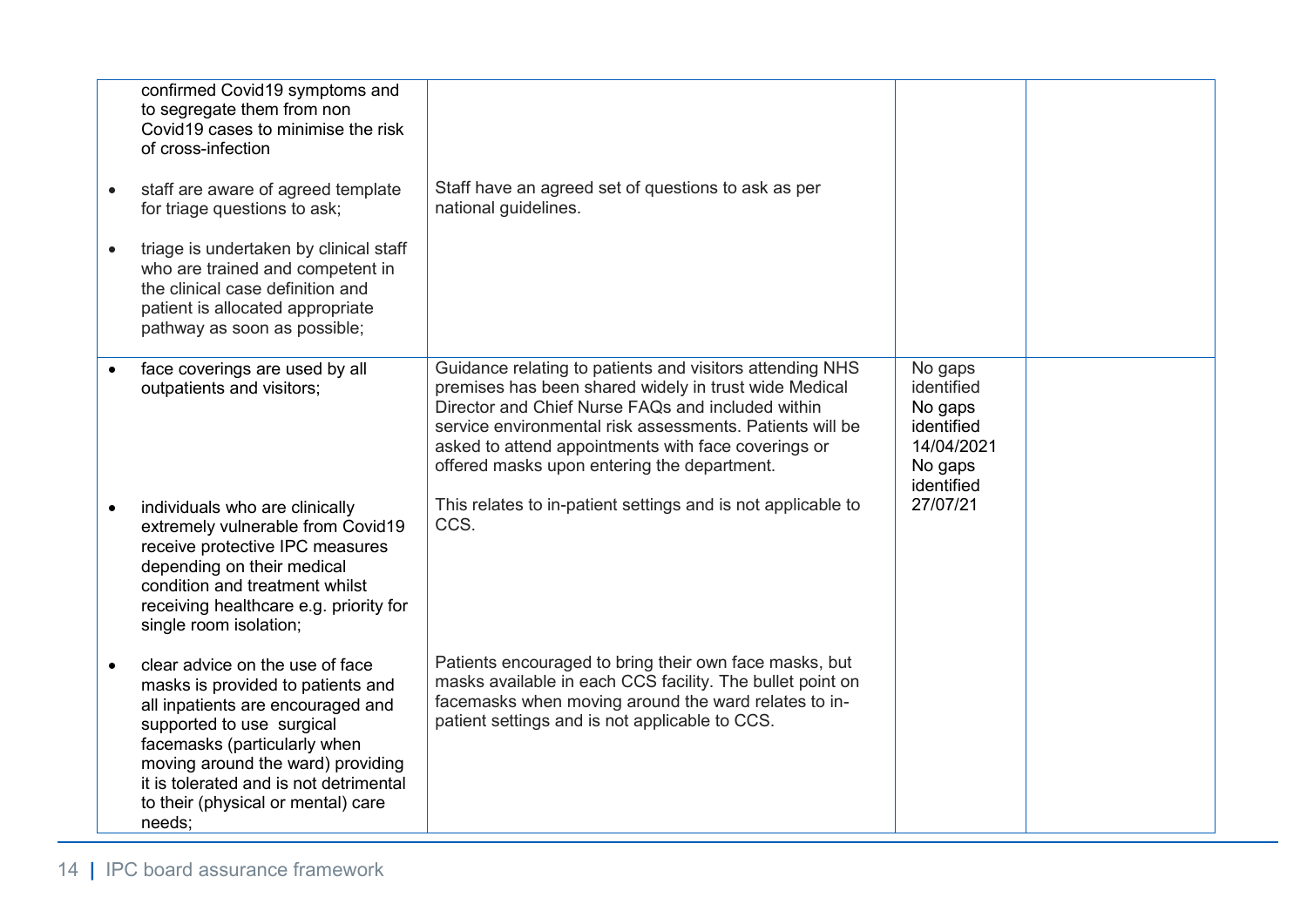|           | monitoring of Inpatients compliance<br>with wearing face masks<br>(particularly when moving around<br>the ward) providing it is tolerated<br>and is not detrimental to their<br>(physical or mental) care needs;<br>patients, visitors and staff are able<br>to maintain 2 metre social &<br>physical distancing in all patient<br>care areas; ideally segregation<br>should be with separate spaces,<br>but there is potential to use<br>screens, e.g. to protect reception | This relates to in-patient settings and is not applicable to<br>CCS.<br>Appointment times arranged to ensure minimal amount of<br>patients in a department at any one time. 2 metre distancing<br>signage of the floor and in poster form. Perspex screens to<br>protect staff are employed in the appropriate areas. |                                                                         |  |
|-----------|------------------------------------------------------------------------------------------------------------------------------------------------------------------------------------------------------------------------------------------------------------------------------------------------------------------------------------------------------------------------------------------------------------------------------------------------------------------------------|-----------------------------------------------------------------------------------------------------------------------------------------------------------------------------------------------------------------------------------------------------------------------------------------------------------------------|-------------------------------------------------------------------------|--|
|           | staff.<br>isolation, testing and instigation of<br>contact tracing is achieved for<br>patients with new-onset symptoms,<br>until proven negative;                                                                                                                                                                                                                                                                                                                            | This relates to in-patient settings and is not applicable to<br>CCS.                                                                                                                                                                                                                                                  |                                                                         |  |
|           | patients that test negative but<br>display or go on to develop<br>symptoms of COVID-19 are<br>segregated and promptly re-tested<br>there is evidence of compliance with                                                                                                                                                                                                                                                                                                      | For in patient areas only.<br>CCS staff would direct patients to the national PHE<br>screening process if identified as symptomatic.<br>For in patient areas only.                                                                                                                                                    | No gaps<br>identified<br>No gaps<br>identified<br>14/04/2021<br>No gaps |  |
|           | routine patient testing protocols in<br>line with Key actions: infection<br>prevention and control and testing<br>document;                                                                                                                                                                                                                                                                                                                                                  | CCS staff would direct patients to the national PHE<br>screening process if identified as symptomatic.                                                                                                                                                                                                                | identified<br>27/07/21                                                  |  |
| $\bullet$ | patients that attend for routine<br>appointments who display<br>symptoms of Covid19 are managed<br>appropriately                                                                                                                                                                                                                                                                                                                                                             | Many services operating a remote first contact.<br>Patients are assessed via the departments triage for<br>Covid19 service prior to being assessed. If deemed high<br>risk a dedicated assessment / treatment room would<br>already be organised.                                                                     | No gaps<br>identified<br>No gaps<br>identified<br>14/04/2021            |  |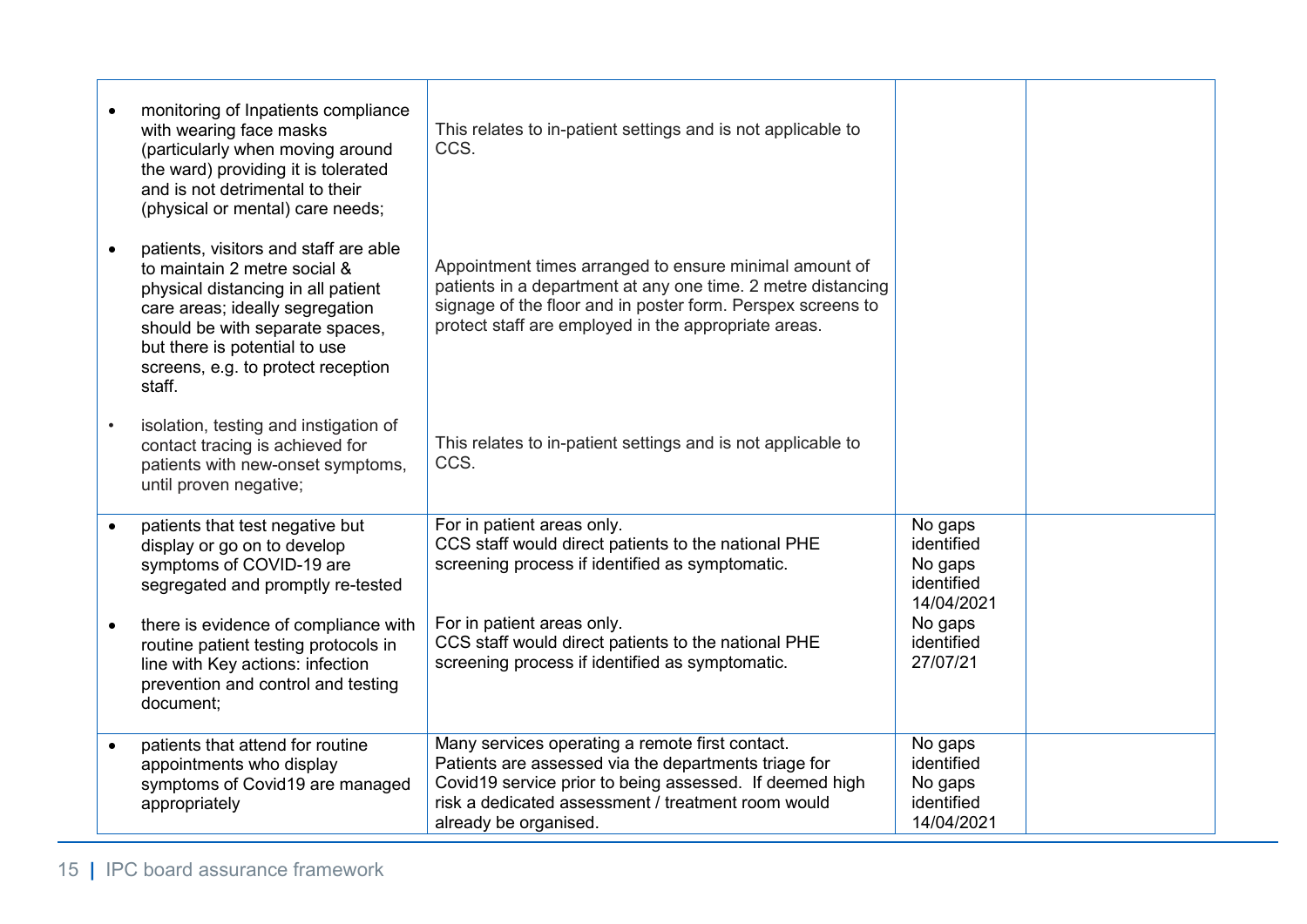|                                                                                                                                                                                                                                                                                                                                                       | Staff would direct patients to the national PHE screening<br>process if identified as symptomatic.                                                                                                                                                                                                                                                                                                                                                                                                                                                                                                                                                                                                                                                                                 | No gaps<br>identified<br>27/07/21                                                                 |                           |
|-------------------------------------------------------------------------------------------------------------------------------------------------------------------------------------------------------------------------------------------------------------------------------------------------------------------------------------------------------|------------------------------------------------------------------------------------------------------------------------------------------------------------------------------------------------------------------------------------------------------------------------------------------------------------------------------------------------------------------------------------------------------------------------------------------------------------------------------------------------------------------------------------------------------------------------------------------------------------------------------------------------------------------------------------------------------------------------------------------------------------------------------------|---------------------------------------------------------------------------------------------------|---------------------------|
| 6.<br>the process of preventing and controlling infection                                                                                                                                                                                                                                                                                             | Systems to ensure that all care workers (including contractors and volunteers) are aware of and discharge their responsibilities in                                                                                                                                                                                                                                                                                                                                                                                                                                                                                                                                                                                                                                                |                                                                                                   |                           |
| <b>Key lines of enquiry</b>                                                                                                                                                                                                                                                                                                                           | <b>Evidence</b>                                                                                                                                                                                                                                                                                                                                                                                                                                                                                                                                                                                                                                                                                                                                                                    | <b>Gaps in</b><br><b>Assurance</b>                                                                | <b>Mitigating Actions</b> |
| Systems and processes are in place to<br>ensure:<br>patient pathways and staff flow are<br>separated to minimise contact<br>between pathways. For example,<br>this could include provision of<br>separate entrances/exits (if<br>available) or use of one-way<br>entrance/exit systems, clear<br>signage, and restricted access to<br>communal areas; | Many shared entrances and exits, however, appointment<br>times set so as not to occur during shift changes. One way<br>system throughout departments.                                                                                                                                                                                                                                                                                                                                                                                                                                                                                                                                                                                                                              | No gaps<br>identified<br>No gaps<br>identified<br>14/04/2021<br>No gaps<br>identified<br>27/07/21 |                           |
| all staff (clinical and non- clinical)<br>have appropriate training, in line<br>with latest PHE and other<br>guidance, to ensure their personal<br>safety and working environment is<br>safe                                                                                                                                                          | All clinical staff undertake IPC training which incorporates<br>standard precautions. This is recorded on the Electronic<br>Staff Record and reported on the Quality Dashboard. This<br>is monitored for each service via the relevant clinical<br><b>Operational Board.</b><br>Enhanced training on additional precautions including<br>donning and doffing is discussed / demonstrated during<br>respirator fit testing for staff undertaking Aerosol<br><b>Generating Procedures.</b><br>Clinical teams currently undertaking annual IPAC<br>environmental audits and monthly assessments at the<br>Mass Vaccination Centres. Audits reviewed by IPAC and<br>appropriate action taken immediately by auditor. These<br>will be presented and discussed at the IPACC. 14/04/2021 |                                                                                                   |                           |
| all staff providing patient care are<br>$\bullet$<br>trained in the selection and use of<br>PPE appropriate for the clinical                                                                                                                                                                                                                          | Revised national guidance distributed to all staff via the<br>FAQ bulletins from the Medical Director and Chief Nurse.<br>Relevant information available on trust intranet.                                                                                                                                                                                                                                                                                                                                                                                                                                                                                                                                                                                                        | No gaps<br>identified<br>No gaps                                                                  |                           |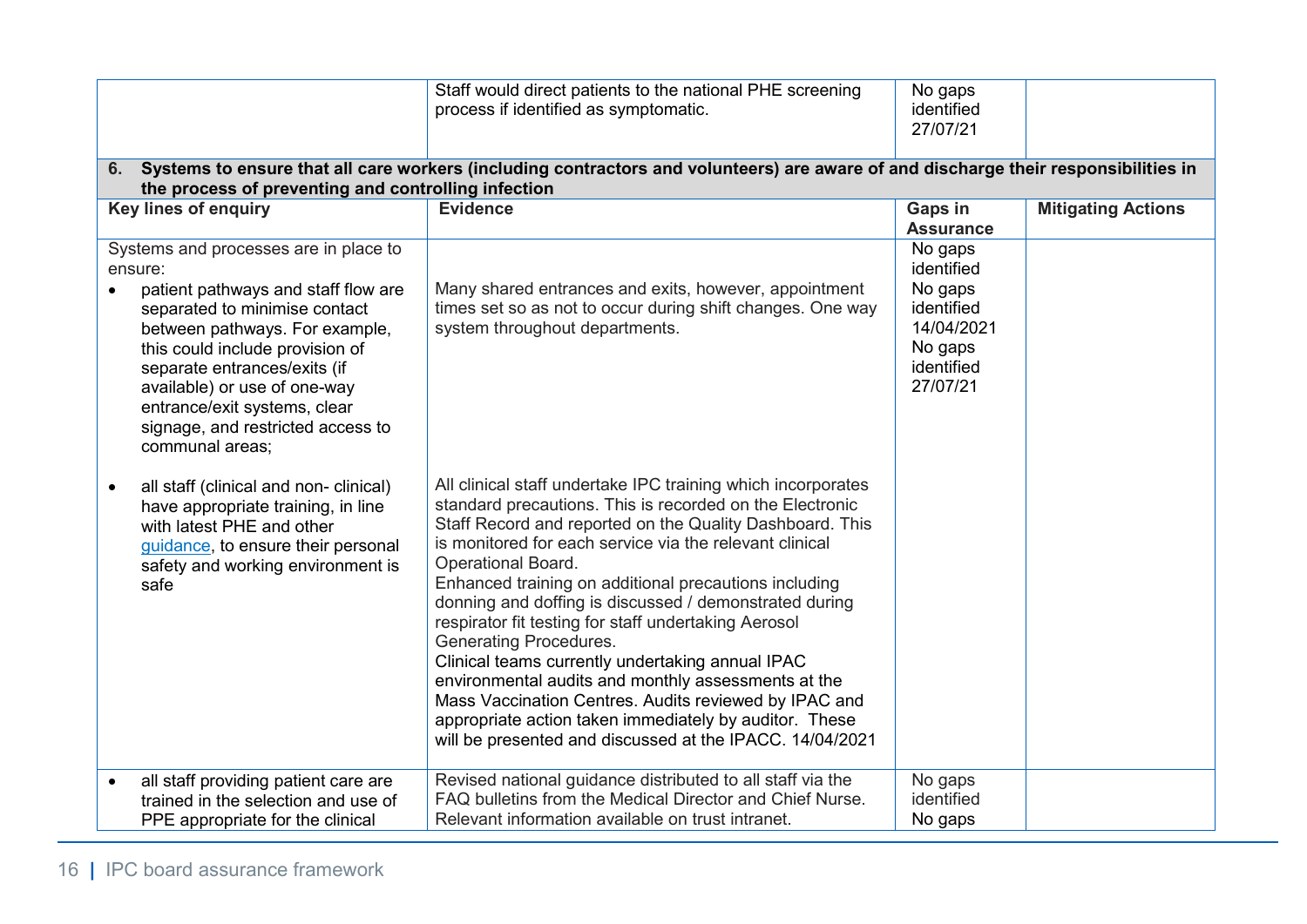| situation and on how to safely don<br>and doff it                                                                                                                                                                                                                                                                                                                                                                                                                    | Queries received either via the Incident Control centre or<br>directly to IPC Team.<br>Frequent Q&A sessions with all staff offer further<br>opportunity to raise queries.<br>Specific IPC Q7A sessions undertaken by Medical<br>Director/Chief Nurse as requested - recent examples<br>include iCaSH and Community Paediatrics<br>Enhanced training on additional precautions including<br>donning and doffing is discussed / demonstrated during<br>respirator fit testing for staff undertaking AGP. | identified<br>14/04/2021<br>No gaps<br>identified<br>27/07/21                                                                                                                                       |                                                                                                                  |
|----------------------------------------------------------------------------------------------------------------------------------------------------------------------------------------------------------------------------------------------------------------------------------------------------------------------------------------------------------------------------------------------------------------------------------------------------------------------|---------------------------------------------------------------------------------------------------------------------------------------------------------------------------------------------------------------------------------------------------------------------------------------------------------------------------------------------------------------------------------------------------------------------------------------------------------------------------------------------------------|-----------------------------------------------------------------------------------------------------------------------------------------------------------------------------------------------------|------------------------------------------------------------------------------------------------------------------|
| a record of staff training is<br>maintained                                                                                                                                                                                                                                                                                                                                                                                                                          | Via Electronic Staff Record. A record of all respirator fit<br>testing is held by the IPC matron supported by the Quality<br>Team in collaboration with service leads.                                                                                                                                                                                                                                                                                                                                  | No gaps<br>identified<br>No gaps<br>identified<br>14/04/2021<br>No gaps<br>identified<br>27/07/21                                                                                                   |                                                                                                                  |
| Adherence to PHE national<br>guidance on the use of PPE is<br>regularly audited with actions in<br>place to mitigate any identified risk.                                                                                                                                                                                                                                                                                                                            | No formal PPE audit of practice programme in place<br>currently.<br>Need to consider as part of other IPC audits ie<br>environmental audits, Clinical Intervention audits etc                                                                                                                                                                                                                                                                                                                           | No formal<br>audits in place<br>Audit planned<br>for social<br>distancing and                                                                                                                       | Incidents monitored<br>via individual services<br>and highlighted on<br>daily sit reps to<br>Incident management |
| Hygiene facilities (IPC measures) and<br>messaging are available for all<br>patients/individuals, staff and visitors<br>to minimise COVID-19 transmission<br>such as:<br>hand hygiene facilities including<br>instructional posters;<br>good respiratory hygiene<br>$\overline{\phantom{0}}$<br>measures;<br>staff maintaining physical and<br>$\overline{\phantom{0}}$<br>social distancing of 2 metres<br>wherever possible in the<br>workplace unless wearing PPE | Clinical teams currently undertaking annual IPAC<br>environmental audits and monthly assessments at the<br>Large Scale Vaccination Centres. Audits reviewed by<br>IPAC and appropriate action taken immediately by auditor.<br>These will be presented and discussed at the IPACC.<br>14/04/2021<br>LSV now included in the monthly Clinical Intervention<br>Audits 27/07/21                                                                                                                            | face mask<br>used in<br>addition to the<br><b>IPAC</b><br>intervention<br>audit<br>31/10/2020<br>An audit tool<br>has been<br>developed will<br>be rolled out in<br>January. The<br>tool is to aide | Team.                                                                                                            |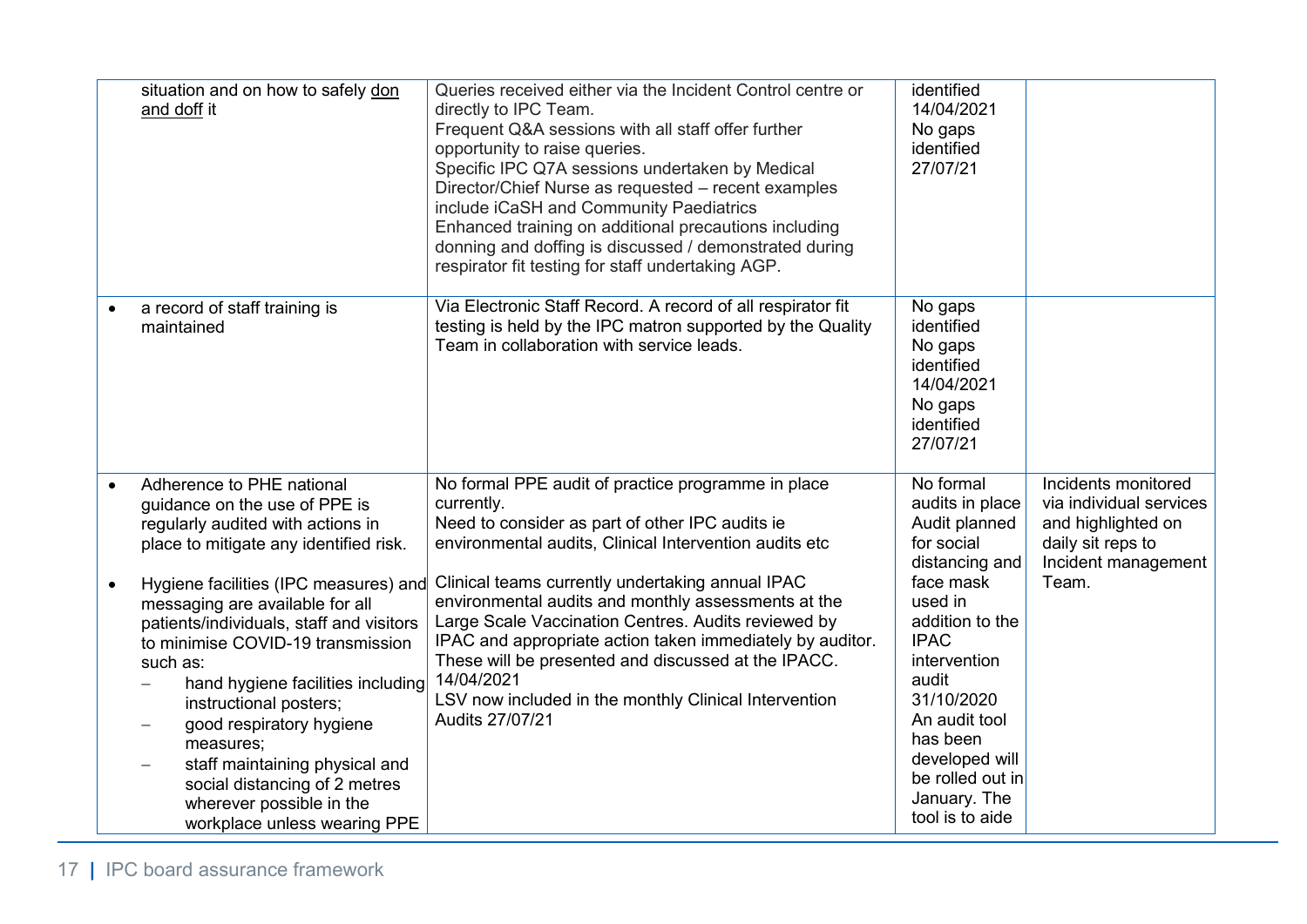| as part of direct care;<br>staff are maintaining physical<br>and social distancing of 2<br>metres when travelling to work<br>(including avoiding car sharing)<br>and remind staff to follow public<br>health guidance outside of the<br>workplace;<br>frequent decontamination of<br>equipment and environment in<br>both clinical and non-clinical<br>areas;<br>clear visually displayed advice<br>on use of face coverings and<br>facemasks by<br>patients/individuals, visitors and<br>by staff in non-patient facing<br>areas. |                                                                                                                                                                                                                                                                                                                                                                                                                                                                                                                                                                                                                                                                                                                                                                                                                                                                                                                                                                                                                | spot checks by<br>staff to<br>demonstrate<br>compliance to<br>national<br>guidance.<br>31/12/20.<br>Audit tools<br>now rolled out<br>to clinical<br>teams<br>14/04/2021                                                                                                                              |                                                                                                     |
|------------------------------------------------------------------------------------------------------------------------------------------------------------------------------------------------------------------------------------------------------------------------------------------------------------------------------------------------------------------------------------------------------------------------------------------------------------------------------------------------------------------------------------|----------------------------------------------------------------------------------------------------------------------------------------------------------------------------------------------------------------------------------------------------------------------------------------------------------------------------------------------------------------------------------------------------------------------------------------------------------------------------------------------------------------------------------------------------------------------------------------------------------------------------------------------------------------------------------------------------------------------------------------------------------------------------------------------------------------------------------------------------------------------------------------------------------------------------------------------------------------------------------------------------------------|------------------------------------------------------------------------------------------------------------------------------------------------------------------------------------------------------------------------------------------------------------------------------------------------------|-----------------------------------------------------------------------------------------------------|
| Staff regularly undertake hand<br>hygiene and observe standard<br>infection control precautions                                                                                                                                                                                                                                                                                                                                                                                                                                    | Posters from the supporting excellence in IPaC are used<br>throughout the Trust (including Every Action Counts).<br>All facilities have hand hygiene instructional illustrations,<br>either via laminated poster or directly pictured on<br>dispensers.<br>Detergent wipes provided for staff to decontaminate<br>equipment between tasks in both clinical and non-clinical<br>areas.<br>Various methods employed for reminding staff re hand<br>hygiene through the pandemic ie at Q&A sessions, in<br>FAQs from medical Director and Chief Nurse, screen<br>savers and IPC awareness week.<br>Limited annual hand hygiene standards audits in place -<br>challenges with compliance due to limited opportunities for<br>some staff to access facilities.<br>Quarterly patient feedback on staff hand hygiene practice<br>currently on hold. Re introduction of Clinical Intervention<br>Audits currently being planned. This will provide an<br>additional route of assurance for relevant clinical services | <b>Limited audits</b><br>in place<br><b>IPAC</b> audits<br>reintroduced<br>September<br>2020, steady<br>increase in<br>compliance<br>with these<br>noted.31/10/20<br>UV Hand<br>hygiene<br>compliance<br>continues to<br>increase.<br>Details of the<br>increase will<br>be discussed<br>at the next | Multiple routes of<br>sharing relevant<br>messages re<br>importance of<br>increased hand<br>hygiene |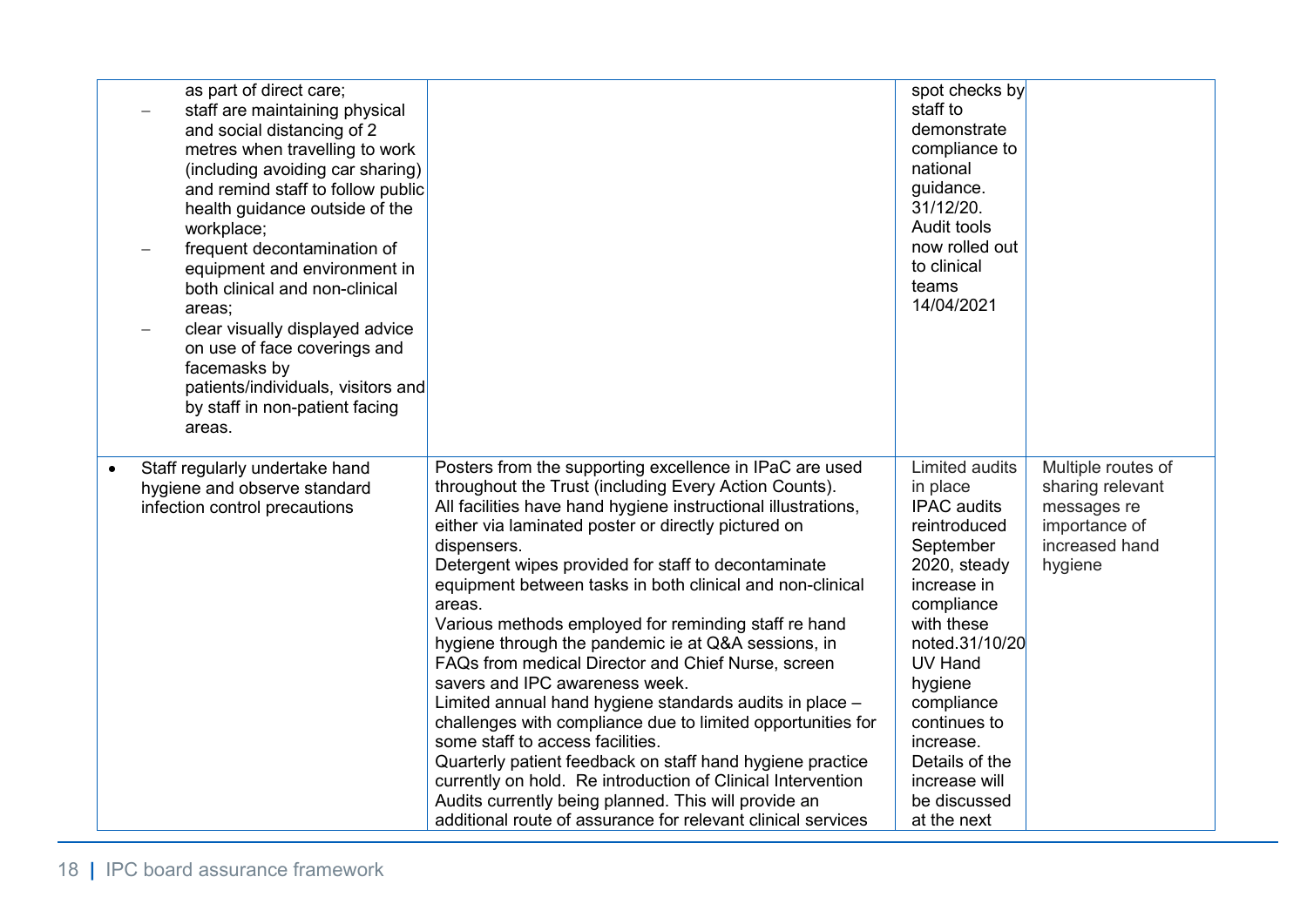|                                                                                                                                                                                                                                                                                        | going forward.<br>Clinical Intervention audits have resumed and are now<br>included within the Quality Monthly Dashboard. These are<br>included in the service's quarterly report which is<br>discussed at the IPACC. 14/04/2021.                                                                                                                             | Infection<br>Prevention<br>and Control<br>Committee in<br>February<br>2021.<br>No gaps<br>identified<br>14/04/2021.<br>No gaps<br>identified<br>27/07/21                                                                  |  |
|----------------------------------------------------------------------------------------------------------------------------------------------------------------------------------------------------------------------------------------------------------------------------------------|---------------------------------------------------------------------------------------------------------------------------------------------------------------------------------------------------------------------------------------------------------------------------------------------------------------------------------------------------------------|---------------------------------------------------------------------------------------------------------------------------------------------------------------------------------------------------------------------------|--|
| the use of hand air dryers should be<br>avoided in all clinical areas. Hands<br>should be dried with soft, absorbent,<br>disposable paper towels from a<br>dispenser which is located close to<br>the sink but beyond the risk of splash<br>contamination as per national<br>guidance; | All clinical areas have paper towels in place to dry hands.<br>Where practical, hand dryers have been replaced with<br>hand towels in non-clinical areas. To be confirmed by the<br>Trust's Estates lead.<br>Services are reviewing their building risk assessment.<br>14/04/2021<br>Services continue to update their building risk<br>assessments, 27/07/21 | To be<br>confirmed by<br>the Trust's<br>Estates lead.<br>31/10/2020<br>Confirmation<br>of the<br>statement has<br>been received.<br>31/12/20<br>No gaps<br>identified<br>14/04/2021.<br>No gaps<br>identified<br>27/07/21 |  |
| guidance on hand hygiene,<br>including drying, should be clearly<br>displayed in all public toilet areas<br>as well as staff areas                                                                                                                                                     | Hand washing techniques are displayed on walls and on<br>the soap / hand sanitizer dispensers.                                                                                                                                                                                                                                                                | No gaps<br>identified<br>No gaps<br>identified<br>14/04/2021<br>No gaps<br>identified<br>27/07/21                                                                                                                         |  |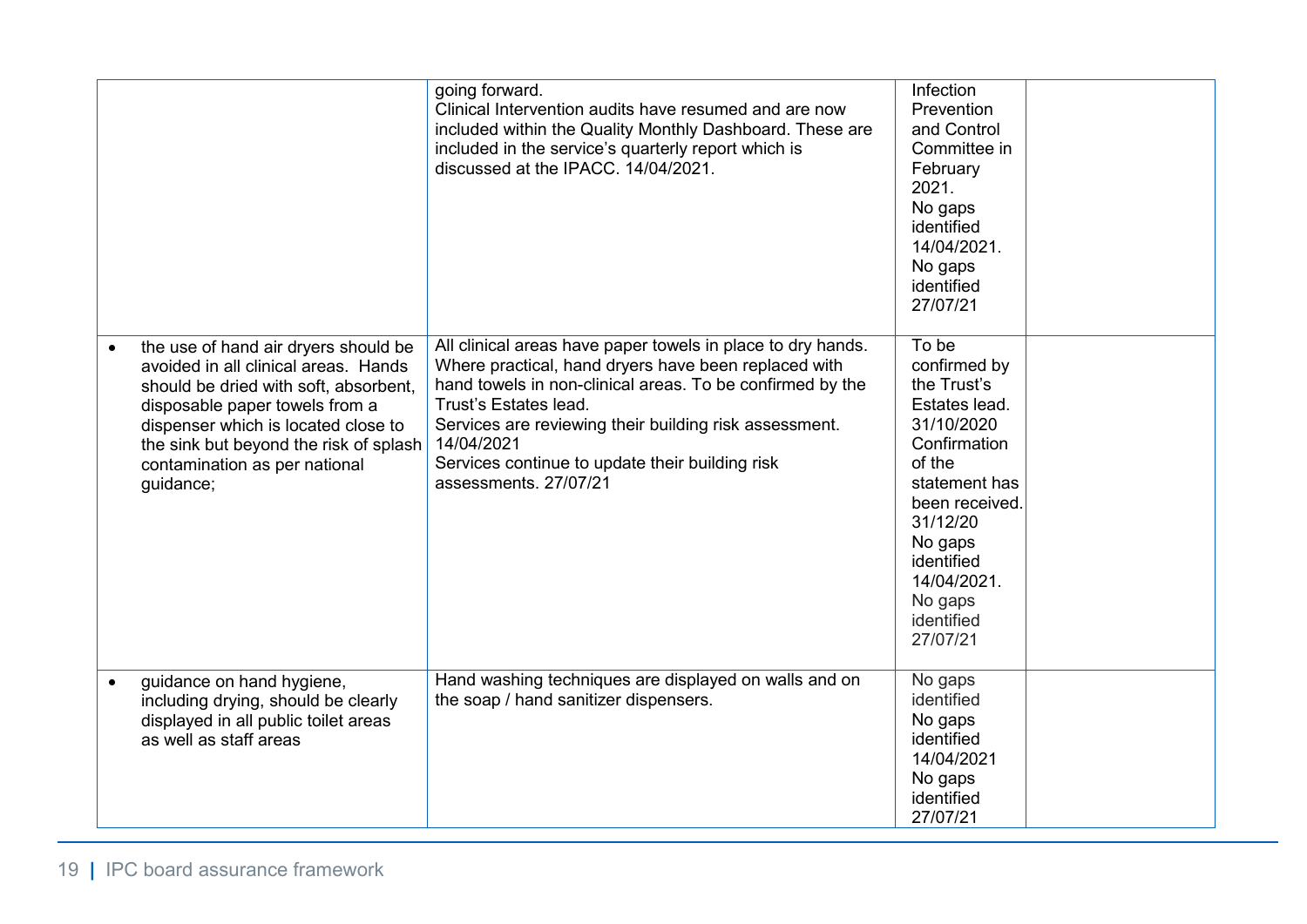| staff understand the requirements<br>for uniform laundering where this is<br>not provided for on site                                                                                                                                           | Staff reminded of revised national guidance from PHE. An<br>update to staff had been included in the Trust's FAQ.<br>IPC Team have supported services with conversations re<br>appropriate uniform/work wear in a number of settings.                                                                                                                            | No gaps<br>identified<br>No gaps<br>identified<br>14/04/2021<br>No gaps<br>identified<br>27/07/21 |                           |
|-------------------------------------------------------------------------------------------------------------------------------------------------------------------------------------------------------------------------------------------------|------------------------------------------------------------------------------------------------------------------------------------------------------------------------------------------------------------------------------------------------------------------------------------------------------------------------------------------------------------------|---------------------------------------------------------------------------------------------------|---------------------------|
| All staff understand the symptoms of<br>Covid19 and take appropriate action<br>in line with PHE and other national<br>guidance if they or a member of their<br>household display any of the<br>symptoms.                                        | Staff reminded of symptoms and processes through FAQ,<br>intranet and PHE website.<br>Management of Staff Outbreak Standard Operating<br>Procedure currently being approved through IPC Team<br>and Incident management team.<br>Queries raised through Incident Control centre or directly<br>with IPC Team                                                     | No gaps<br>identified<br>No gaps<br>identified<br>14/04/2021<br>No gaps<br>identified             |                           |
| a rapid and continued response<br>through ongoing surveillance of rates<br>of infection transmission within the<br>local population and for hospital /<br>organisation onset cases (staff and<br>patients/individuals);                         | Q&A sessions provide additional opportunities for staff to<br>raise issues.<br>Where staff have arrived to their workplace displaying<br>symptoms, they have been told to go home and self-<br>isolate as per national guidelines. 31/12/20<br>Positive reported LFD tests, initiate a response from the<br>team to electronically send a risk assessment to the | 27/07/2021                                                                                        |                           |
| positive cases identified after<br>admission who fit the criteria for<br>investigation should trigger a case<br>investigation. Two or more positive<br>cases linked in time and place trigger<br>an outbreak investigation and are<br>reported; | manager. The information is shared with the IPaC team for<br>monitoring and surveillance purposes.                                                                                                                                                                                                                                                               |                                                                                                   |                           |
| 7. Provide or secure adequate isolation facilities                                                                                                                                                                                              |                                                                                                                                                                                                                                                                                                                                                                  |                                                                                                   |                           |
| <b>Key lines of enquiry</b>                                                                                                                                                                                                                     | <b>Evidence</b>                                                                                                                                                                                                                                                                                                                                                  | <b>Gaps in</b><br><b>Assurance</b>                                                                | <b>Mitigating Actions</b> |
| Systems and processes are in place to<br>ensure:<br>restricted access between pathways                                                                                                                                                          | N/A In-patient facilities only                                                                                                                                                                                                                                                                                                                                   | N/A                                                                                               |                           |
|                                                                                                                                                                                                                                                 |                                                                                                                                                                                                                                                                                                                                                                  |                                                                                                   |                           |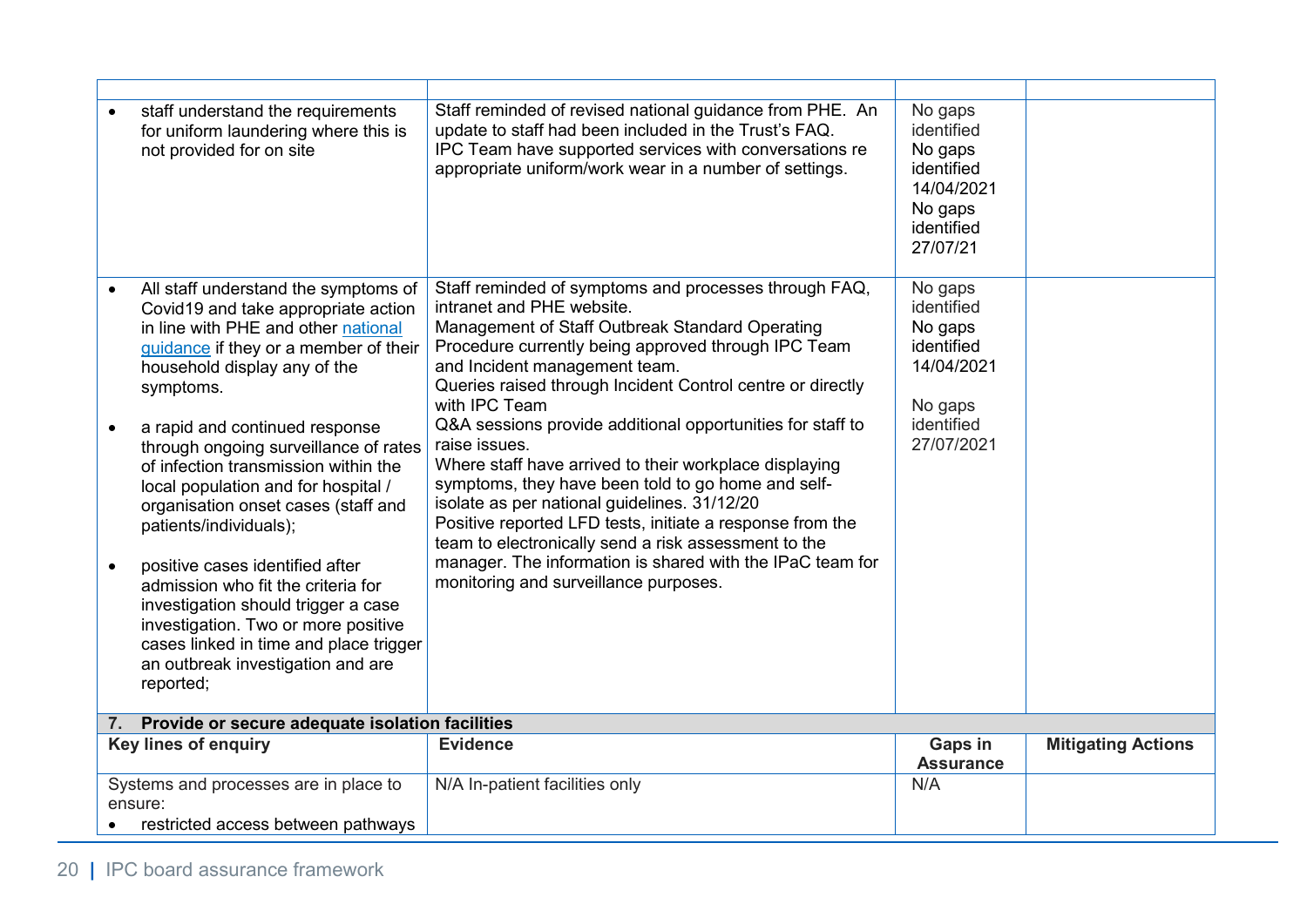| if possible, (depending on size of the<br>facility, prevalence/incidence rate<br>low/high) by other<br>patients/individuals, visitors or staff;<br>areas/wards are clearly signposted,<br>using physical barriers as appropriate<br>to patients/individuals and staff<br>understand the different risk areas;<br>patients with suspected or<br>1.<br>confirmed Covid19 are isolated in<br>appropriate facilities or designated<br>areas where appropriate |                                                                                                                                                                                                        |                                                                                                   |                           |
|-----------------------------------------------------------------------------------------------------------------------------------------------------------------------------------------------------------------------------------------------------------------------------------------------------------------------------------------------------------------------------------------------------------------------------------------------------------|--------------------------------------------------------------------------------------------------------------------------------------------------------------------------------------------------------|---------------------------------------------------------------------------------------------------|---------------------------|
| areas used to cohort patients with<br>2.<br>suspected or confirmed Covid19<br>are compliant with the<br>environmental requirements set out<br>in the current PHE national<br>guidance                                                                                                                                                                                                                                                                     | N/A in patient areas only                                                                                                                                                                              | N/A                                                                                               |                           |
| patients with resistant / alert<br>3.<br>organisms are managed according<br>to local IPC guidance, including<br>ensuring appropriate patient<br>placement                                                                                                                                                                                                                                                                                                 | Community services based guidance continues as<br>previously and is outlined in the IPC manual.                                                                                                        | No gaps<br>identified<br>No gaps<br>identified<br>14/04/2021<br>No gaps<br>identified<br>27/07/21 |                           |
| 8. Secure adequate access to laboratory support as appropriate                                                                                                                                                                                                                                                                                                                                                                                            |                                                                                                                                                                                                        |                                                                                                   |                           |
| <b>Key lines of enquiry</b>                                                                                                                                                                                                                                                                                                                                                                                                                               | <b>Evidence</b>                                                                                                                                                                                        | Gaps in<br><b>Assurance</b>                                                                       | <b>Mitigating Actions</b> |
| There are systems and processes in<br>place to ensure:<br>testing is undertaken by competent<br>1.<br>and trained individuals                                                                                                                                                                                                                                                                                                                             | Where staff have been involved in taking swabs from<br>patients, they have been trained by appropriate experts ie<br>Luton Adult services by members of the Clinical<br>Professional Development Team. | No gaps<br>identified<br>No gaps<br>identified                                                    |                           |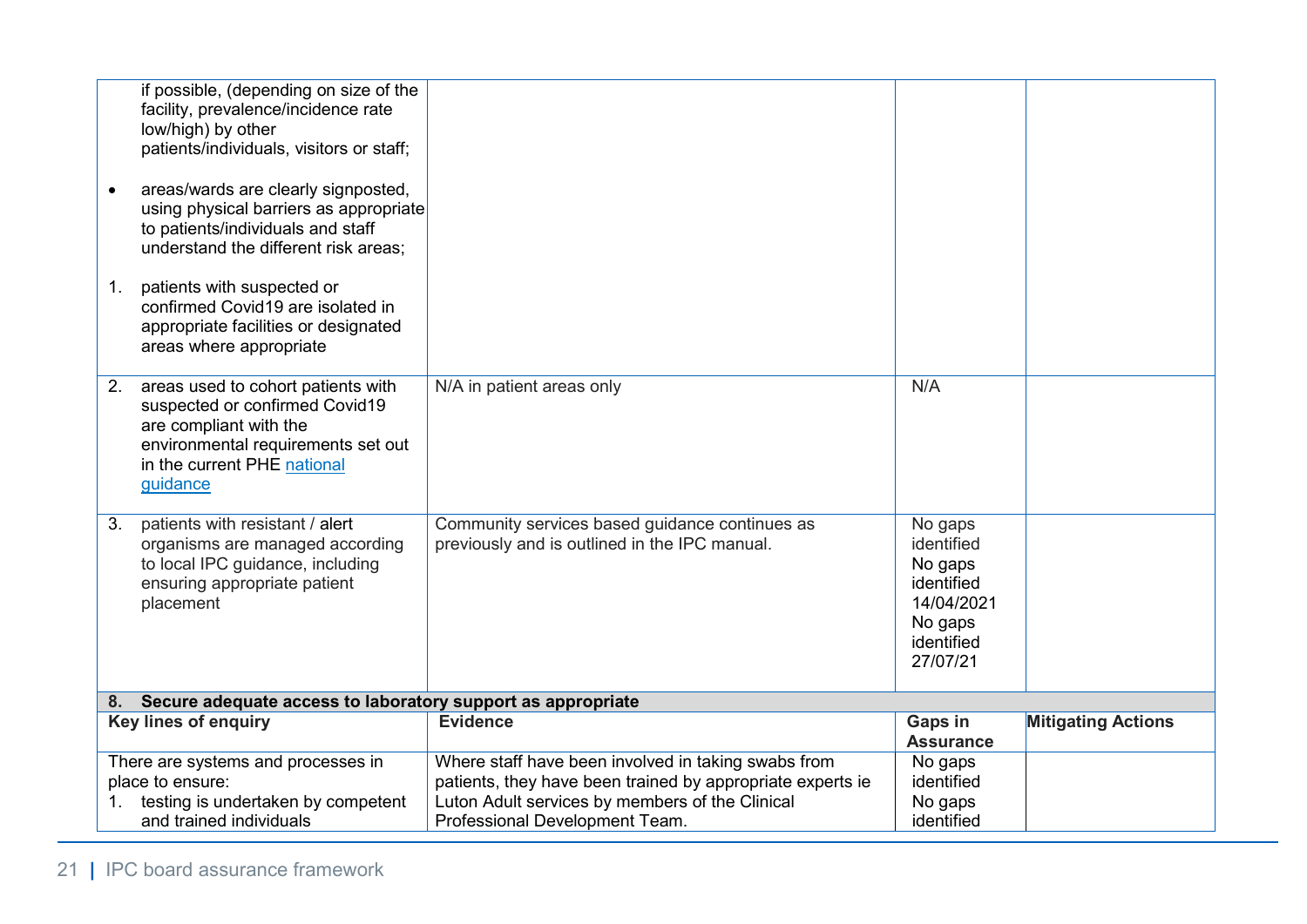|                                                                                                                                                                | Other testing has been undertaken by appropriately<br>trained staff ie for antibody testing iCaSH staff and Luton<br>based Phlebotomists                                                                                                                                                                                                           | 14/04/2021<br>No gaps<br>identified<br>27/07/21              |  |
|----------------------------------------------------------------------------------------------------------------------------------------------------------------|----------------------------------------------------------------------------------------------------------------------------------------------------------------------------------------------------------------------------------------------------------------------------------------------------------------------------------------------------|--------------------------------------------------------------|--|
| patient and staff COVID-19 testing<br>is undertaken promptly and in line<br>with PHE and other national<br>guidance                                            | Staff testing via national swabbing system through local<br>swabbing centres.<br>Patient testing only as part of initial Luton based support<br>to care Homes                                                                                                                                                                                      | No gaps<br>identified<br>No gaps<br>identified<br>14/04/2021 |  |
| regular monitoring and reporting of<br>the testing turnaround times with<br>focus on the time taken from the<br>patient to time result is available;           | Lateral flow testing kit initially distributed to patient facing<br>clinical staff as per volume dictates. 31/12/20<br>Lateral flow kits now distributed to the majority of clinical<br>areas including Mass Vaccination Centres, Dental and<br>iCaSH.14/04/2021. Regular reports of staff uptake are<br>discussed at the Trust's IMT. 14/04/2021. | No gaps<br>identified<br>27/07/21                            |  |
| regular monitoring and reporting<br>that identified cases have been<br>tested and reported in line with the<br>testing protocols (correctly<br>recorded data); | Everyone has to do a risk assessment which is reviewed<br>by the IPaC team, with the team and manager monitoring<br>the situation post a positive test.                                                                                                                                                                                            |                                                              |  |
| screening for other potential<br>infections takes place                                                                                                        | This continues as clinically indicated<br>This relates to in-patient settings and is not applicable to                                                                                                                                                                                                                                             | No gaps<br>identified                                        |  |
| that all emergency patients are<br>tested for Covid19 on admission;                                                                                            | CCS.                                                                                                                                                                                                                                                                                                                                               |                                                              |  |
| that those inpatients who go on to<br>develop symptoms of Covid19 after<br>admission are retested at the point<br>symptoms arise;                              |                                                                                                                                                                                                                                                                                                                                                    |                                                              |  |
| that emergency admissions who<br>test negative on admission are<br>retested on day 3 of admission, and<br>again between 5-7 days post                          |                                                                                                                                                                                                                                                                                                                                                    |                                                              |  |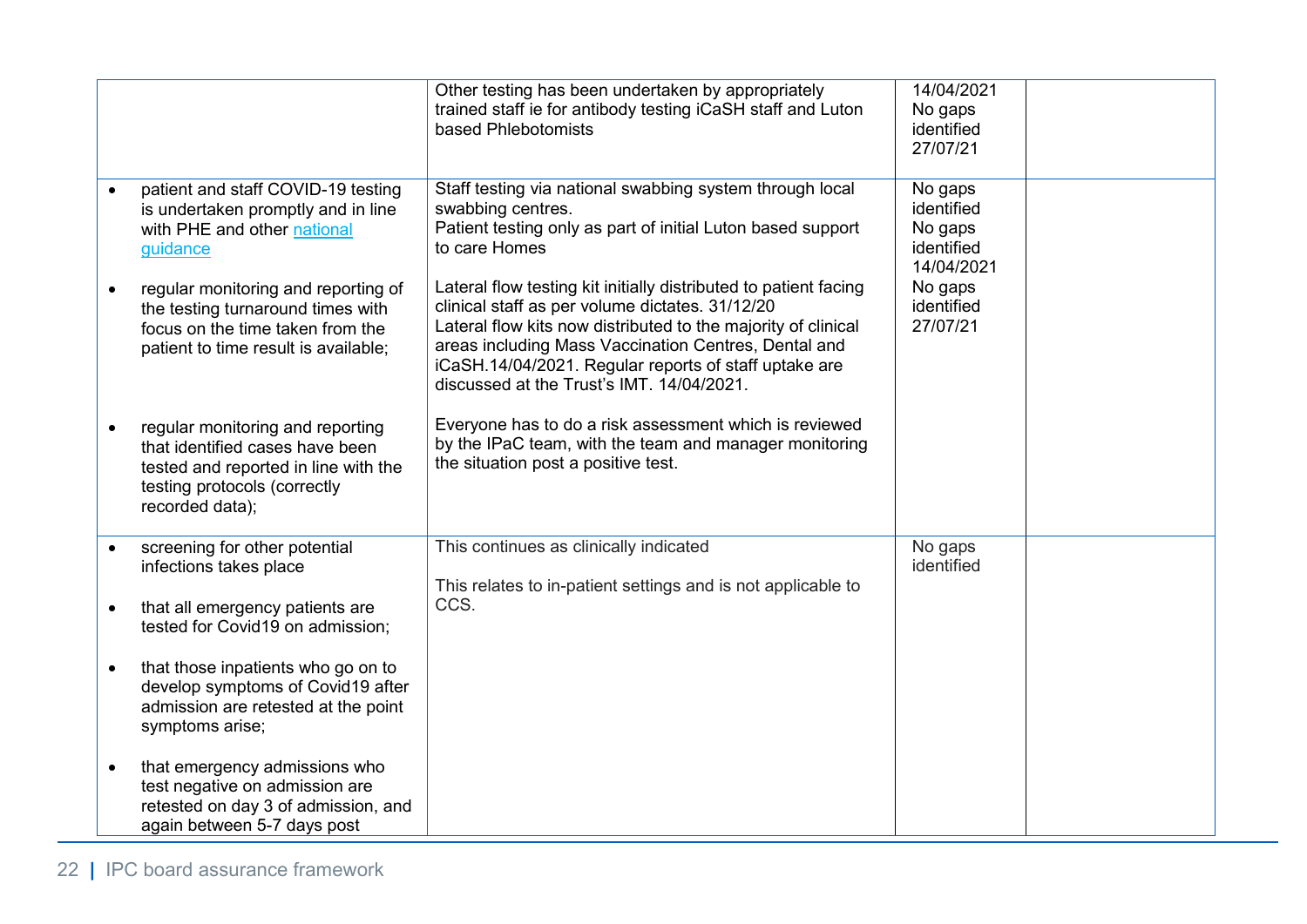|           | admission;                                                                                                                                                                                                                                              |                                                                                                                                                                                                                                                      |                                                                                                   |                           |
|-----------|---------------------------------------------------------------------------------------------------------------------------------------------------------------------------------------------------------------------------------------------------------|------------------------------------------------------------------------------------------------------------------------------------------------------------------------------------------------------------------------------------------------------|---------------------------------------------------------------------------------------------------|---------------------------|
|           | that sites with high nosocomial<br>rates should consider testing<br>Covid19 negative patients daily;                                                                                                                                                    |                                                                                                                                                                                                                                                      |                                                                                                   |                           |
|           | that those being discharged to a<br>care home are tested for Covid19<br>48 hours prior to discharge (unless<br>they have tested positive within the<br>previous 90 days) and result is<br>communicated to receiving<br>organisation prior to discharge; |                                                                                                                                                                                                                                                      |                                                                                                   |                           |
| $\bullet$ | that patients being discharged to a<br>care facility within their 14 day<br>isolation period are discharged to a<br>designated care setting, where they<br>should complete their remaining<br>isolation;                                                |                                                                                                                                                                                                                                                      |                                                                                                   |                           |
|           | that all Elective patients are tested<br>3 days prior to admission and are<br>asked to self-isolate from the day of<br>their test until the day of admission.                                                                                           |                                                                                                                                                                                                                                                      |                                                                                                   |                           |
| 9.        | infections                                                                                                                                                                                                                                              | Have and adhere to policies designed for the individual's care and provider organisations that will help to prevent and control                                                                                                                      |                                                                                                   |                           |
|           | Key lines of enquiry                                                                                                                                                                                                                                    | <b>Evidence</b>                                                                                                                                                                                                                                      | <b>Gaps in</b><br><b>Assurance</b>                                                                | <b>Mitigating Actions</b> |
|           | Systems and processes are in place to<br>ensure that:<br>4. staff are supported in adhering to<br>all IPC policies, including those for<br>other alert organisms                                                                                        | All IPC guidelines continue to be implemented. Covid19<br>related guidance is communicated through FAQs, via Q&A<br>sessions and on the Intranet.<br>IPC Team are supporting all services with ad hoc queries<br>and requests for specific guidance. | No gaps<br>identified<br>No gaps<br>identified<br>14/04/2021<br>No gaps<br>identified<br>27/07/21 |                           |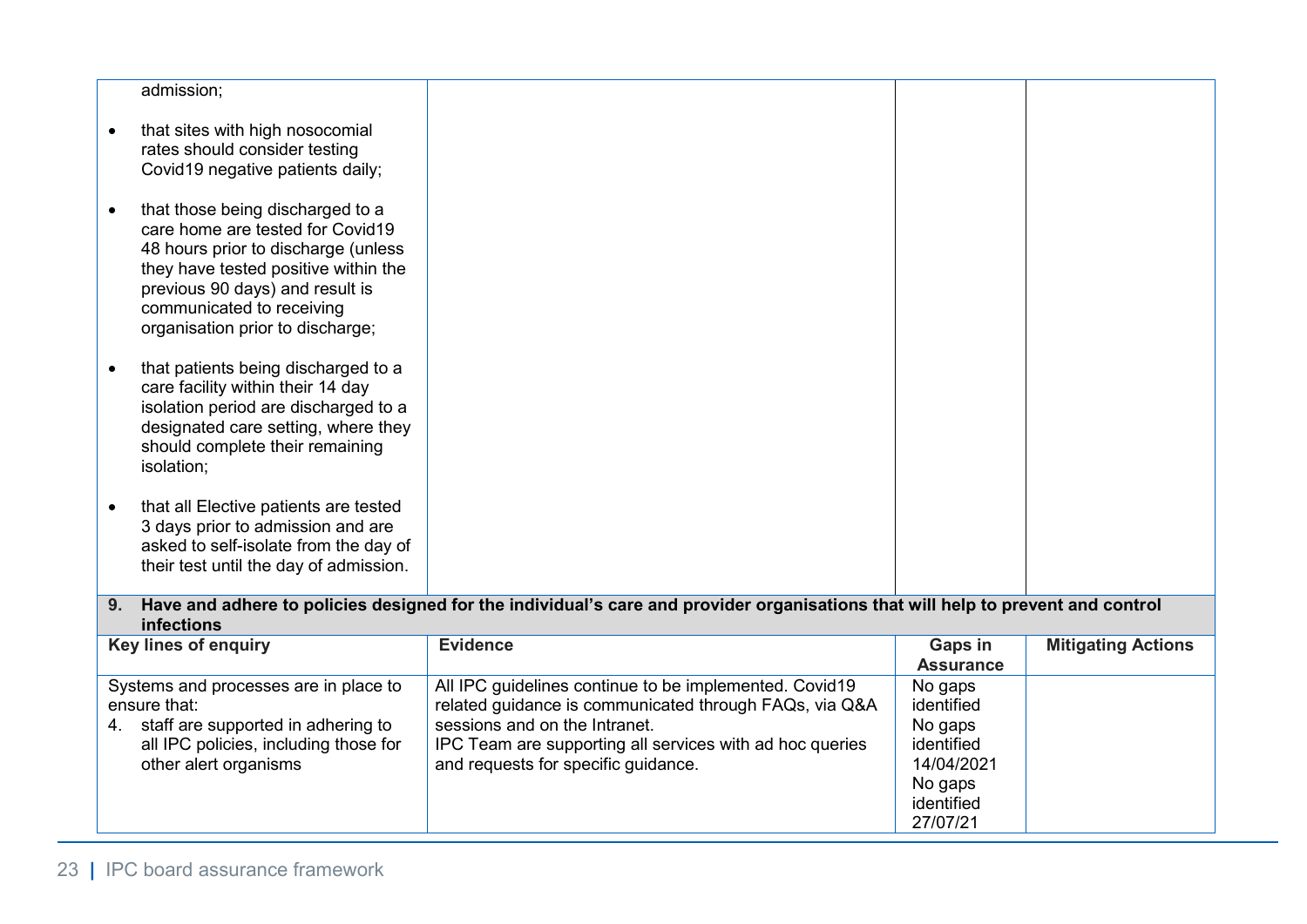| 5.<br>6. | any changes to the PHE national<br>guidance on PPE are quickly<br>identified and effectively<br>communicated to staff<br>all clinical waste related to              | All changes to national guidance are reviewed by the IPC<br>team and logged at Incident Management Team. Staff are<br>informed of all changes and alerts relating to PPE through<br>the trust wide FAQs from the Medical Director and Chief<br>Nurse and updated on the staff intranet. This is<br>coordinated by the Trust's PPE lead (Head of Clinical<br>Quality) with the support of the Trust's Deputy Chief Nurse<br>and IPC Matron.<br>Guidance distributed through FAQ in conjunction with the | No gaps<br>identified<br>No gaps<br>identified<br>14/04/2021<br>No gaps<br>identified<br>27/07/21<br>Environmental | Environmental audits                                                                                                                                                                                                                                                                                                                      |  |
|----------|---------------------------------------------------------------------------------------------------------------------------------------------------------------------|--------------------------------------------------------------------------------------------------------------------------------------------------------------------------------------------------------------------------------------------------------------------------------------------------------------------------------------------------------------------------------------------------------------------------------------------------------------------------------------------------------|--------------------------------------------------------------------------------------------------------------------|-------------------------------------------------------------------------------------------------------------------------------------------------------------------------------------------------------------------------------------------------------------------------------------------------------------------------------------------|--|
|          | confirmed or suspected COVID-19<br>cases is handled, stored and<br>managed in accordance with<br>current national guidance<br>PPE stock is appropriately stored and | Trust's Waste lead.<br>Stock received from the national push are received, stored                                                                                                                                                                                                                                                                                                                                                                                                                      | audits which<br>include correct<br>disposal of<br>waste have<br>been paused<br>during the                          | currently being re<br>scoped and timeframe<br>for re- introduction to<br>be agreed.<br>Incidents related to<br>waste are reviewed by                                                                                                                                                                                                      |  |
|          | accessible to staff who require it.                                                                                                                                 | and distributed to services by the Trust.<br>Departments are now able to order stock that is no longer<br>included in the national distribution themselves.                                                                                                                                                                                                                                                                                                                                            | pandemic.<br>No gaps<br>identified<br>14/04/2021<br>No gaps<br>identified<br>27/04/21                              | <b>IPC Matron in liaison</b><br>with our Waste Lead.<br><b>Clinical Teams have</b><br>been asked to<br>complete their own<br>environmental audit<br>and submit their audit<br>to the Trust's Clinical<br>Audit team. These will<br>be discussed at the<br>next Infection<br>Prevention and<br>Control Committee in<br>February. 31/12/20. |  |
|          | 10. Have a system in place to manage the occupational health needs and obligations of staff in relation to infection                                                |                                                                                                                                                                                                                                                                                                                                                                                                                                                                                                        |                                                                                                                    |                                                                                                                                                                                                                                                                                                                                           |  |
|          | <b>Key lines of enquiry</b>                                                                                                                                         | <b>Evidence</b>                                                                                                                                                                                                                                                                                                                                                                                                                                                                                        | Gaps in<br><b>Assurance</b>                                                                                        | <b>Mitigating Actions</b>                                                                                                                                                                                                                                                                                                                 |  |
|          | Appropriate systems and processes are<br>in place to ensure:<br>staff in 'at-risk' groups are identified                                                            | Individual staff risk assessments have been undertaken<br>throughout the pandemic.<br>This included staff in extremely high risk groups so that                                                                                                                                                                                                                                                                                                                                                        | No gaps<br>identified to<br>date                                                                                   |                                                                                                                                                                                                                                                                                                                                           |  |
|          |                                                                                                                                                                     |                                                                                                                                                                                                                                                                                                                                                                                                                                                                                                        |                                                                                                                    |                                                                                                                                                                                                                                                                                                                                           |  |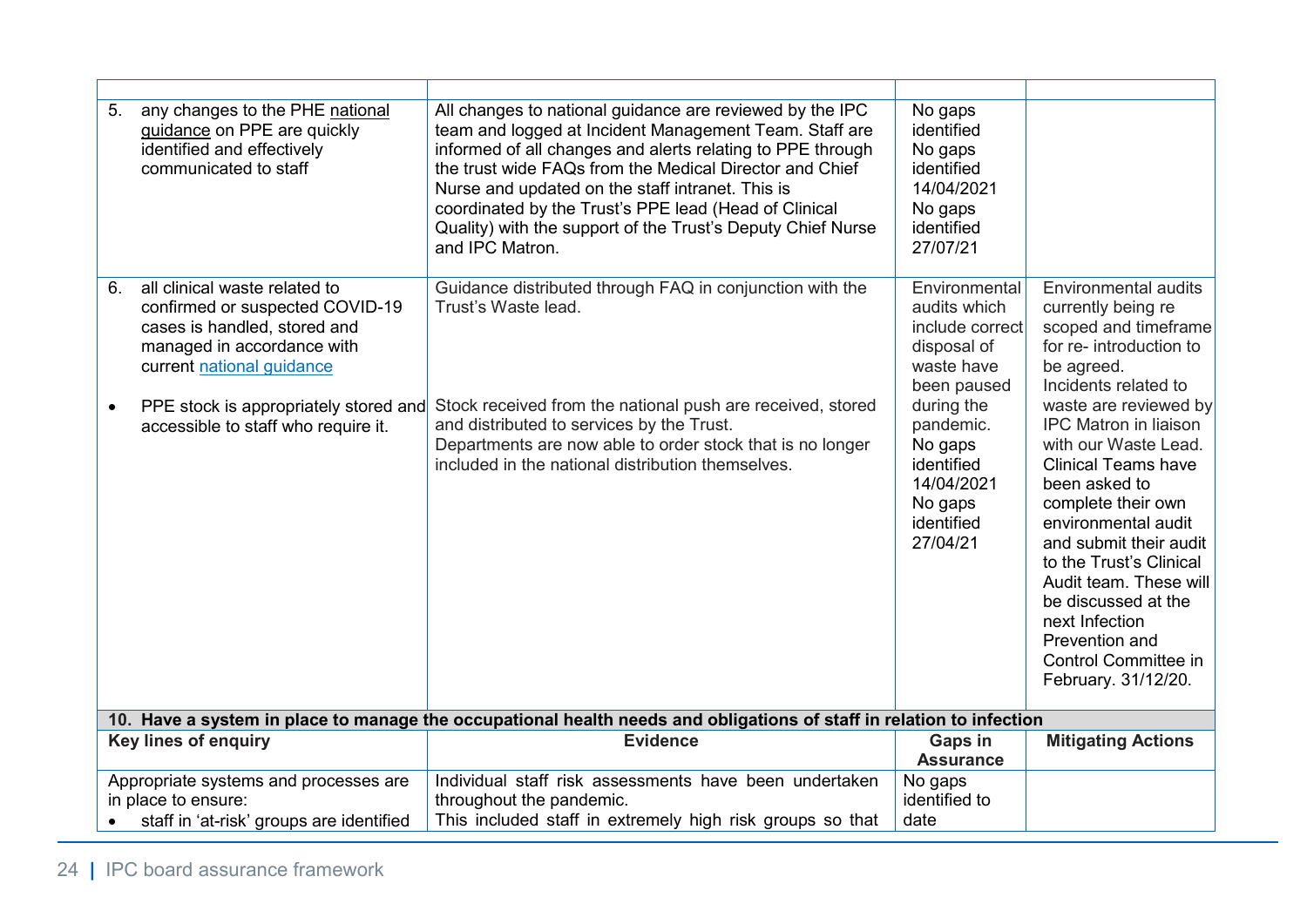| $\bullet$ | and managed appropriately<br>including ensuring their physical<br>and psychological wellbeing is<br>supported<br>that risk assessments are<br>undertaken and documented for<br>any staff members in an at risk or<br>shielding groups, including Black,<br>Asian and Minority Ethnic and<br>pregnant staff; | they could be identified as 'shielding'.<br>All staff have been encouraged to have a conversation<br>with their line manager to identify any additional support<br>that they require ie working from home.<br>Comprehensive details of a variety of support available to<br>staff is communicated via FAQs including MSK exercise<br>and Mindfulness sessions (run by our MSK Physios and<br>Psychologists)<br>The Health and well-being Group has continued to meet to<br>ensure that appropriate levels of support are offered to our<br>staff.<br>Our Staff side representatives have been fully engaged<br>with helping to identify additional support that staff tell us<br>they would like.<br>Q&A sessions also held with BAME staff<br>Additional support staff's wellbeing is located here.<br>https://nww.cambscommunityservices.nhs.uk/docs/default-<br>source/coronavirus/health-and-wellbeing-stepped-offer-09-<br>10-2020.pdf?sfvrsn=9f76cad1 2 | No gaps<br>identified<br>14/04/21<br>No gaps<br>identified<br>27/07/21 |  |
|-----------|-------------------------------------------------------------------------------------------------------------------------------------------------------------------------------------------------------------------------------------------------------------------------------------------------------------|---------------------------------------------------------------------------------------------------------------------------------------------------------------------------------------------------------------------------------------------------------------------------------------------------------------------------------------------------------------------------------------------------------------------------------------------------------------------------------------------------------------------------------------------------------------------------------------------------------------------------------------------------------------------------------------------------------------------------------------------------------------------------------------------------------------------------------------------------------------------------------------------------------------------------------------------------------------|------------------------------------------------------------------------|--|
| $\bullet$ | staff required to wear FFP reusable<br>respirators undergo training that is<br>compliant with PHE national<br>guidance and a record of this<br>training is maintained and held<br>centrally<br>staff who carry out fit test training                                                                        | All staff that are required to wear FFP3 respirators are<br>trained by experts identified by the IPC matron.<br>As different types of masks arrive through our supply<br>chain, staff are re tested.<br>Individual requirements are supported where staff fail<br>multiple types of masks.<br>Those trained are recorded locally with oversight by the<br><b>IPC</b> matron                                                                                                                                                                                                                                                                                                                                                                                                                                                                                                                                                                                   | No gaps<br>identified<br>No gaps<br>identified<br>14/04/21<br>No gaps  |  |
|           | are trained and competent to do so;                                                                                                                                                                                                                                                                         | According to the guidance set out in the FFP3 Resilience<br>letter from the Department of Health and Social Care, all<br>staff involved in AGPs are fit tested for at least 3 different                                                                                                                                                                                                                                                                                                                                                                                                                                                                                                                                                                                                                                                                                                                                                                       | identified<br>27/07/21                                                 |  |
| $\bullet$ | all staff required to wear an FFP<br>respirator have been fit tested for the<br>model being used and this should be<br>repeated each time a different model<br>is used;                                                                                                                                     | types of FFP3 and will undergo a fit test at least every 2<br>years.                                                                                                                                                                                                                                                                                                                                                                                                                                                                                                                                                                                                                                                                                                                                                                                                                                                                                          |                                                                        |  |
|           | a record of the fit test and result is<br>given to and kept by the trainee and                                                                                                                                                                                                                              | Currently The Trust has a central database managed by<br>the Trust's Corporate Quality Team. This has staff details<br>e.g. name, job title, team and location. All completed forms                                                                                                                                                                                                                                                                                                                                                                                                                                                                                                                                                                                                                                                                                                                                                                           |                                                                        |  |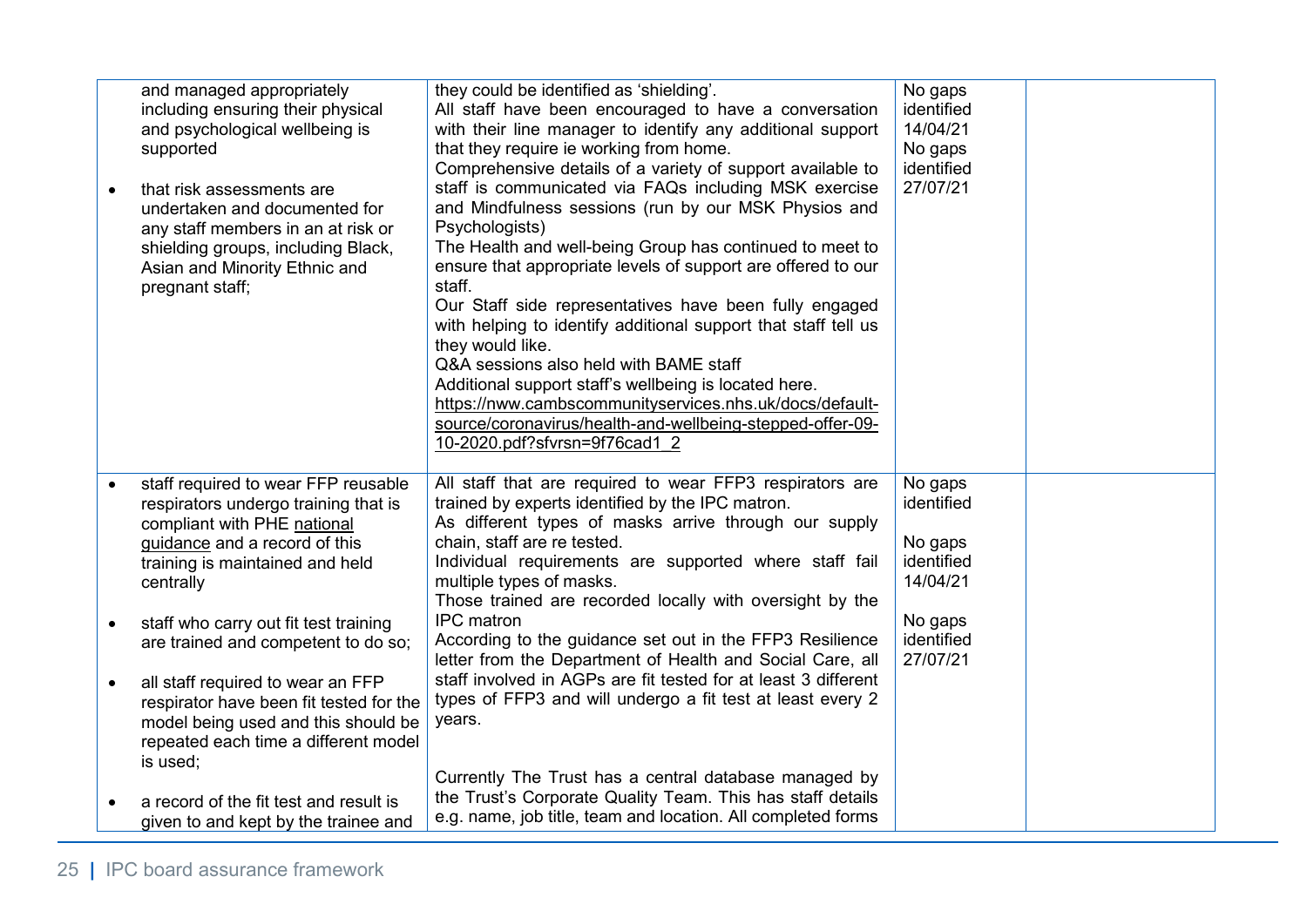| centrally within the organisation;<br>those who fail a fit test, there is a<br>record given to and held by trainee<br>and centrally within the organisation<br>of repeated testing on alternative<br>respirators and hoods;                                                                                                              | (including unsuccessful) are submitted to the team to<br>upload. This includes all masks staff have tried (this<br>includes disposable and single staff reusable.<br>Plans to upload this data to staff's ESR is being reviewed.<br>Summary of Information will be included in the IPAC<br>quarterly report. |  |
|------------------------------------------------------------------------------------------------------------------------------------------------------------------------------------------------------------------------------------------------------------------------------------------------------------------------------------------|--------------------------------------------------------------------------------------------------------------------------------------------------------------------------------------------------------------------------------------------------------------------------------------------------------------|--|
| members of staff who fail to be<br>adequately fit tested a discussion<br>should be had, regarding re<br>deployment opportunities and options<br>commensurate with the staff<br>members skills and experience and in<br>line with nationally agreed algorithm;                                                                            |                                                                                                                                                                                                                                                                                                              |  |
| a documented record of this<br>discussion should be available for the<br>staff member and held centrally<br>within the organisation, as part of<br>employment record including<br>Occupational health;                                                                                                                                   | Service leads are notified of any staff who have not                                                                                                                                                                                                                                                         |  |
| following consideration of reasonable<br>adjustments e.g. respiratory hoods,<br>personal re-usable FFP3, staff who<br>are unable to pass a fit test for an<br>FFP respirator are redeployed using<br>the nationally agreed algorithm and a<br>record kept in staff members<br>personal record and Occupational<br>health service record; | successfully passed wearing any respirators. Staff are<br>redeployed to another area of the department when<br>respirators are not required to be worn.                                                                                                                                                      |  |
| boards have a system in place that<br>demonstrates how, regarding fit<br>testing, the organisation maintains<br>staff safety and provides safe care<br>across all care settings. This system                                                                                                                                             | Information on the number of staff who has been fit tested<br>is included in the IPAC Quarterly report. This includes staff<br>who have been unsuccessful.                                                                                                                                                   |  |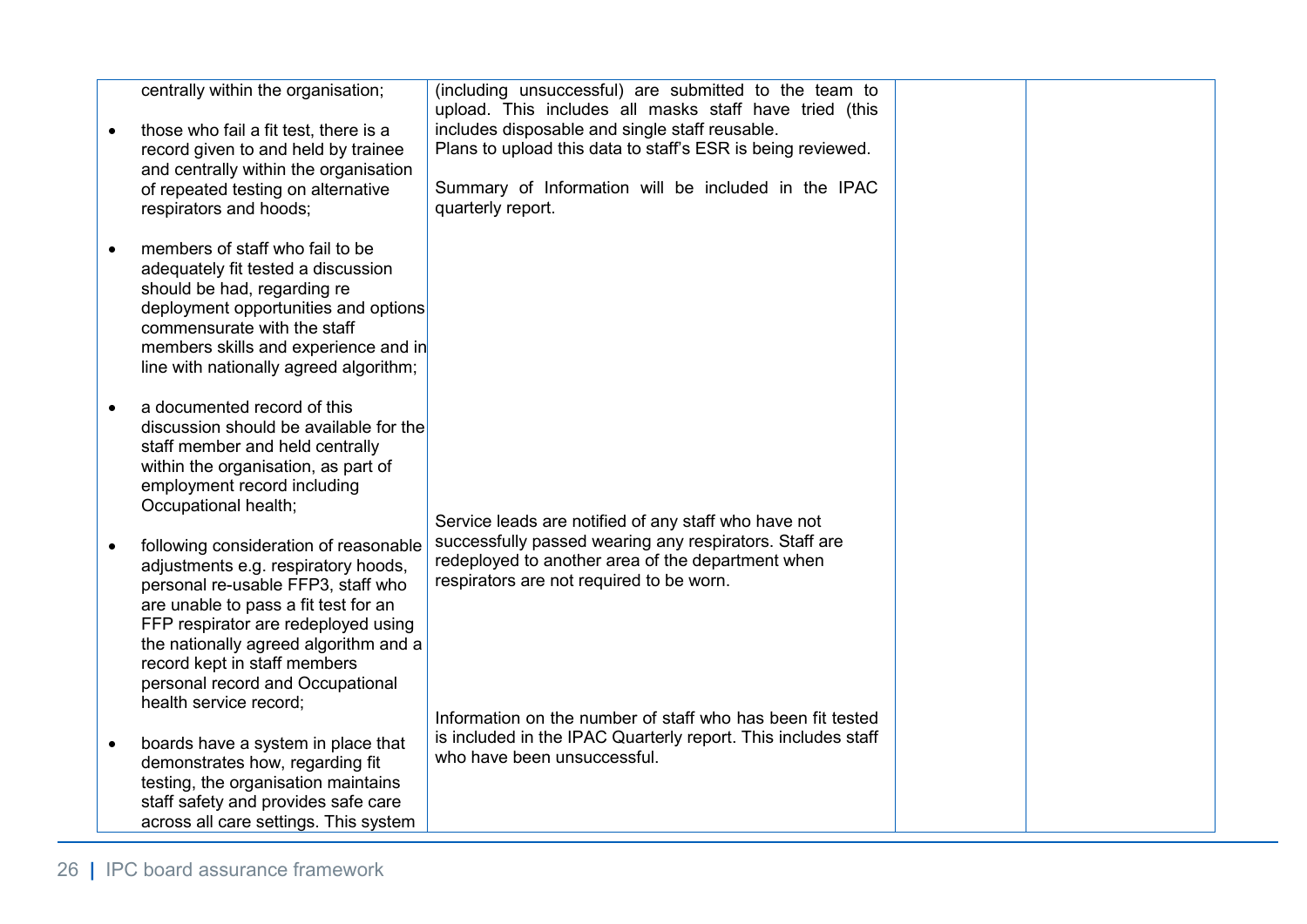|           | should include a centrally held record<br>of results which is regularly reviewed<br>by the board;                                                                                                                                                                                    |                                                                                                                                                                                                                                                     |                                                                                                 |  |
|-----------|--------------------------------------------------------------------------------------------------------------------------------------------------------------------------------------------------------------------------------------------------------------------------------------|-----------------------------------------------------------------------------------------------------------------------------------------------------------------------------------------------------------------------------------------------------|-------------------------------------------------------------------------------------------------|--|
| $\bullet$ | consistency in staff allocation is<br>maintained, with reductions in the<br>movement of staff between<br>different areas and the cross-over<br>of care pathways between planned<br>and elective care pathways and<br>urgent and emergency care<br>pathways, as per national guidance | Mainly applies to Acute settings – where possible,<br>Community teams try to ensure consistency of staff<br>members attending different patients to minimise risk of<br>spread of infection                                                         | No gaps<br>identified<br>No gaps<br>identified<br>14/04/21<br>No gaps<br>identified<br>27/07/21 |  |
| $\bullet$ | all staff adhere to national guidance<br>on social distancing (2 metres)<br>wherever possible, particularly if<br>not wearing a facemask and in non-<br>clinical areas                                                                                                               | Multiple messages out to staff re the importance of social<br>distancing through FAQS from Medical Director/Chief<br>Nurse, posters, Q&A sessions, screen savers and IPC<br>awareness week.<br>Regular messages re appropriate us of face masks and | No gaps<br>identified<br>No gaps<br>identified<br>14/04/21<br>No gaps                           |  |
| $\bullet$ | health and care settings are<br>Cocid19 secure workplaces as far<br>as practical, that is, that any<br>workplace risk(s) are mitigated<br>maximally for everyone;                                                                                                                    | face coverings (ie if staff travel to work on public transport)<br>Staff reminded that NHS guidance is 2 metres despite<br>national public move to 1m plus.<br>Risk assessments for Covid19 secure work places<br>undertaken.                       | identified<br>27/07/21                                                                          |  |
| $\bullet$ | staff are aware of the need to wear<br>facemask when moving through<br>Covid19 secure areas;                                                                                                                                                                                         | The Trust will be using the national supporting excellence<br>in Infection Prevention Control 'Every Action Counts'<br>campaign toolkit. Campaign materials currently being<br>reviewed by IPAC and Comms. 14/04/2021                               |                                                                                                 |  |
| $\bullet$ | staff are aware of the need to wear<br>facemask when moving through<br>Covid19 secure areas;                                                                                                                                                                                         |                                                                                                                                                                                                                                                     |                                                                                                 |  |
| $\bullet$ | staff absence and well-being are<br>monitored and staff who are self-<br>isolating are supported and able to<br>access testing                                                                                                                                                       | Line managers are supported by HR colleagues to ensure<br>that staff who are absent from work through sickness,<br>shielding or self-isolating are supported.<br>All usual Occupational Health service support remains<br>available.                | No gaps<br>identified<br>No gaps<br>identified<br>14/04/2021                                    |  |